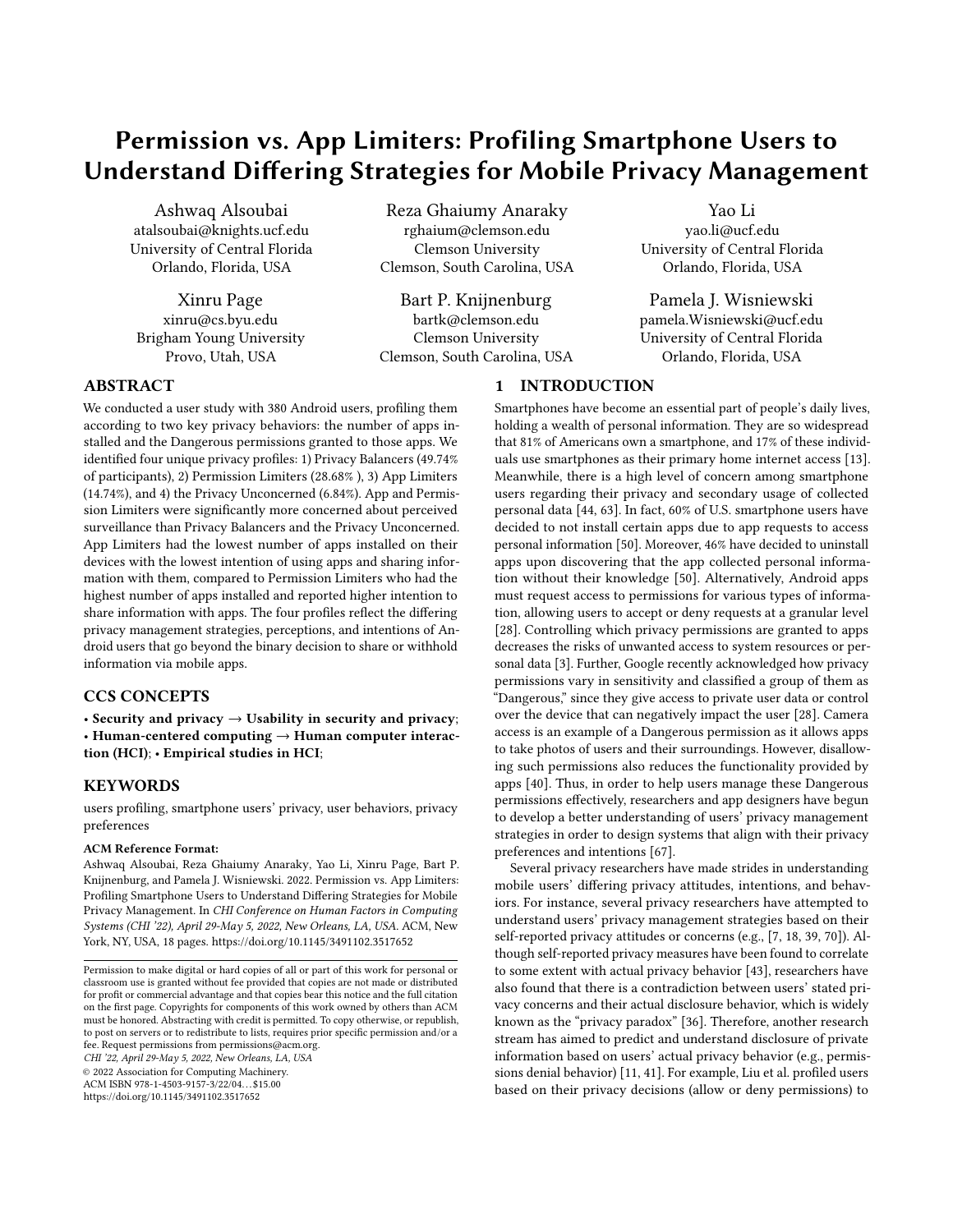predict the app permissions settings for these profles [\[41\]](#page-14-10). Yet, research has also shown that examining privacy behaviors alone also cannot fully explain or predict users' information disclosure decisions [\[26\]](#page-13-5). Thus, there is a need to consider both self-reported privacy attitudes and actual privacy behaviors when unpacking the complex privacy decisions of mobile phone users [\[26,](#page-13-5) [69\]](#page-14-11). Further, it is important to understand how mobile users' privacy attitudes and behaviors correlate to one another to ascertain if, indeed, users' privacy behaviors are paradoxical to their desired goals, or whether we as researchers may be oversimplifying the different management strategies users have devised for managing their mobile privacy. To this end, we addressed the following research questions:

- RQ1: Do users exhibit similar or differing privacy granting behaviors across the various permissions that Android has classifed as "Dangerous?"
- RQ2: How do the privacy behaviors of mobile users vary in terms of the number of apps installed on their devices versus the 'Dangerous" permissions granted to those apps?
- RQ3: If different user profiles exist based on these privacy behaviors, how do the privacy attitudes and intentions of these groups align or difer?

To address these research questions, we collected behavioral data scraped from user smartphones (RQ1, RQ2) and self-reported survey responses (RQ3) from Android smartphone users (N = 380). To answer RQ1, we frst quantifed the number of apps installed on participants' mobile device and the Dangerous permissions granted to each app. We conducted an Exploratory Factor Analysis (EFA) to reduce the 21 diferent types of Dangerous permissions to four stable dimensions of sensitive information disclosures pertinent for smartphone users: 1) Calendar and Contacts (Events and People), 2) Location, Camera, and Audio (Physical Information tied to the person), 3) Phone Calls ( Voice communication with others), and 4) SMS and MMS (Text-based communications with others).

We then conducted a Mixture Factor Analysis (MFA) to answer RQ2 and create user profles based on these dimensions of Dangerous Permissions and the number of apps participants had installed on their devices. We identifed four unique privacy profles based on the behavioral scraped data: 1) Privacy Balancers (49.74%), 2) Permission Limiters (28.68% of participants), 3) App Limiters (14.74%), and 4) Privacy Unconcerned (6.84%). The Privacy Balancers (largest group) demonstrated a moderate level of privacy management in terms of both app installation and permissions granting behavior. Permission Limiters (second largest group) were the least likely on average to grant permissions to apps they had installed but had the largest average number of apps installed overall. In contrast, App Limiters had the lowest average number of apps installed. Finally, the Privacy Unconcerned (smallest group) had the highest average number of Dangerous permissions granted and the second largest average number of apps installed on their devices.

To address RQ3, the diferences between these profles were examined based on the self-reported privacy attitudes and intentions (i.e., Secondary Use, Perceived Surveillance, Perceived Intrusion, Intent to Use Apps, and Intent to Share Information with Apps) of participants. We found signifcant diferences between the profles based on the Perceived Surveillance, Intent to Use Apps, and Intent to Share Information with Apps. For instance, App Limiters

and Permission Limiters reported signifcantly higher levels of Perceived Surveillance than Privacy Balancers, who, in turn, reported signifcantly higher levels of Perceived Surveillance than the Privacy Unconcerned. App Limiters were signifcantly less likely to self-report a high Intention to Use Apps compared to the other three profles. Permission Limiters had the highest Intention of Sharing Information with Apps, while App Limiters reported the lowest Intention to Share. There were no significant differences found between the profles based on their Secondary Use and Perceived Intrusion. Our results demonstrate how smartphone users have diferent privacy management strategies that are fairly aligned with their self-reported privacy attitudes and intentions.

This research makes important contributions to the felds of Human-Computer Interaction (HCI) and Privacy, by presenting a new methodology to address an important and long-standing question, which involves aligning self-reported privacy preferences to ground truth behavioral data, so that we can better understand the privacy choices of mobile device users. Improving the understanding of privacy choices of mobile device usersis a core contribution of this work. More specifically, this paper contributes to the networked privacy community by showing how a combination of diferent privacy behaviors (e.g., permissions granted and number of apps installed) can be combined to create multidimensional profles of mobile users to characterize more complex privacy management strategies that can then be correlated with privacy attitudes and intentions. By identifying which privacy attitudes and intentions correlate with diferent privacy management strategies, privacy researchers and designers can better anticipate and meet the privacy goals of mobile users. Finally, by identifying four privacy profles, we path the way for designers to account for diferent privacy management strategies and preferences. This can lead to better privacy management recommendations and features suited to one's privacy profle. Our work also provides practical and actionable technology and policy recommendations for the HCI community and beyond. In summary, this work makes the following novel contributions:

- Identifes unique privacy profles for mobile users based on their multidimensional (i.e., apps installation and permission granting) privacy management strategies. We present how a mixture factor analysis can be superior to unsupervised machine learning for creating these privacy profles through quantitative means.
- Improves the understanding of mobile users' privacy behaviors by aligning their explicit decisions to their implicit privacy attitudes and intentions, presenting evidence that given the right affordances and/or data collection and analysis methods, that the 'privacy paradox' is at best an artifact of how mobile privacy has been operationalized and measured in the past. Our work shows that mobile users fnd a way to behave in ways that align with with their stated cognitions.

#### 2 BACKGROUND

We summarize two bodies of work that are relevant to our current study. First, literature having to do with mobile user privacy, which is often focused on app permissions. Second, we introduce the research that uses profling to understand diferent online privacy behaviors as well as smartphone privacy behaviors.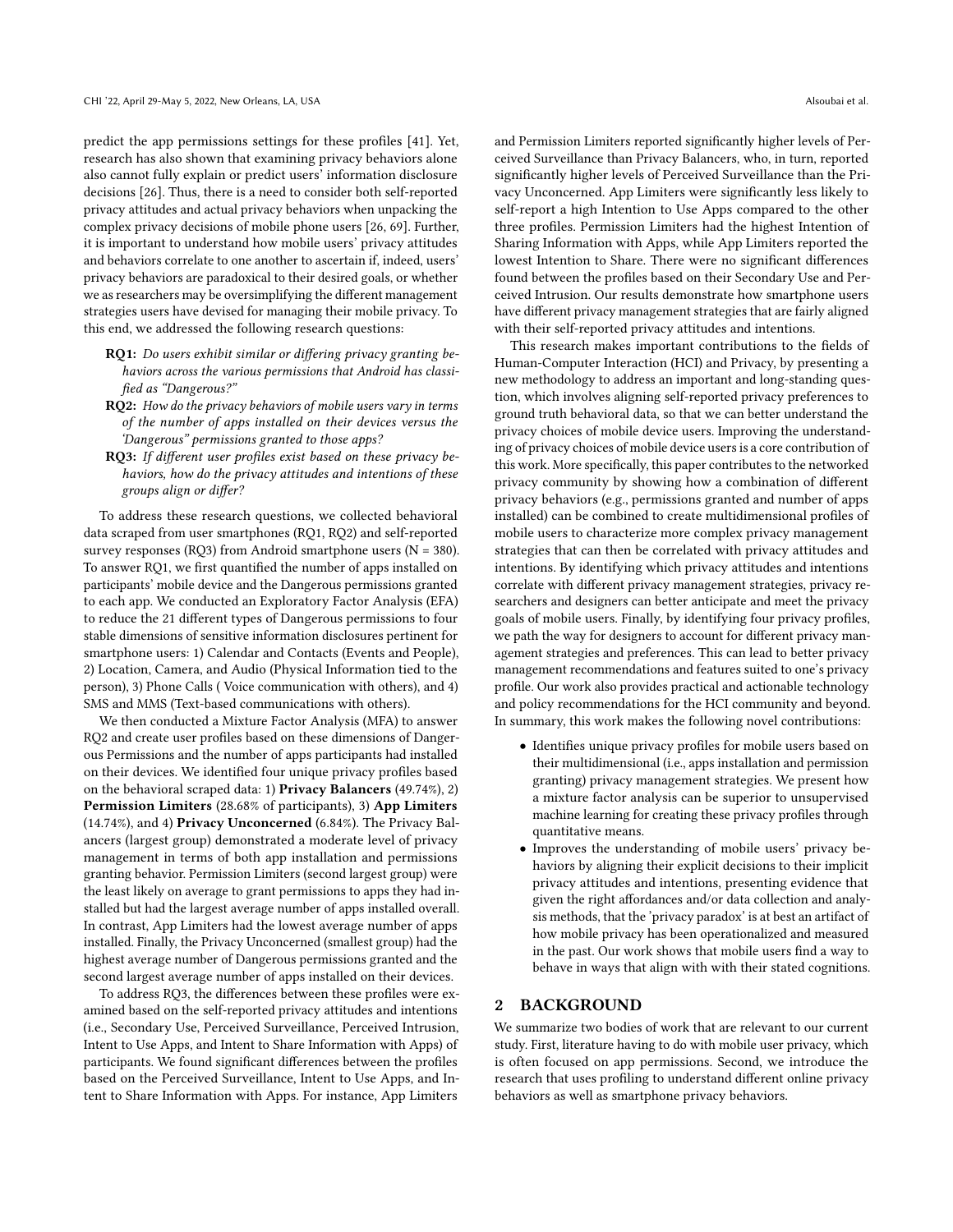### 2.1 Mobile Privacy and App Permissions

Mobile privacy has been the focus of many privacy studies exploring how users utilize the privacy features on their mobile device. Mobile app privacy is regulated by permissions granted to each application, where an app requests permission and the user either denies or grants them. Yet, Felt et al. [\[25\]](#page-13-6) found that users struggled to comprehend the permission dialogues with 17% of their study participants paying attention to the permissions requests during installation and 3% of participants answering privacy comprehension questions correctly. Although smartphone devices offer the capability for users to protect their privacy via the permissions requests, research has shown that android users tend to grant permissions to apps "with vague descriptions and unclear purposes" [\[24\]](#page-13-7). Findings such as these have led researchers to investigate ways to increase users' understanding of app privacy features to better protect their privacy. For instance, one study employed nudges to help users understand the impact of granting permissions. They alert users of how often a granted permission was actually used [\[2\]](#page-13-8). Another approach presented by Chouhan et al. [\[16\]](#page-13-9) allowed users to co-manage their mobile app privacy permissions within a trusted community of family and friends. Personalization is a critical component of enabling such approaches so that each mobile user can learn and be nudged about their own app activity, or set up co-managing situations appropriate for their usage [\[2\]](#page-13-8). Therefore, scholars have begun leveraging computational approaches to create automated solutions for permission management. These approaches predict users' permission granting behaviors(e.g., location sharing) based on their scraped behavioral data from their phones or their self-reported privacy preferences [\[40,](#page-14-4) [69\]](#page-14-11). An optimal solution for these computational predictions should align users' actual privacy management decisions with their privacy preferences. Relying on either scraped behavioral data or self-reported responses lacks the comprehensive understanding of how users regulate their privacy, which could afect the accuracy and real implementation of these models to predict users' privacy decisions. Therefore, this study takes a step towards understanding how well behavioral and self-reported data align with user preferences and intentions. We present an empirical approach to improve the understanding of privacy choices of mobile device users.

## 2.2 Profling Users to Understand Privacy

Westin's privacy taxonomy is the foundation of this privacy profling literature [\[30,](#page-14-12) [51\]](#page-14-13). In his work, he classifed individuals based on their difering privacy concerns as fundamentalists, pragmatists, and unconcerned. Fundamentalists have a high privacy concern, while pragmatists have a mid-level privacy concern, and uncon-cerned have no or little concerns. Yet, Woodruff et al. [\[71\]](#page-14-14) argued the validity of Westin's classifcation in the modern age by showing that there is no connection between Westin's privacy classifcation and real-world scenarios. Therefore, creating data-driven privacy profles based on privacy behavior which are considered to be broader and more nuanced features would help to clearly understand the actual users decisions. Further, instead of viewing privacy simply as the decision to disclose or withhold information, more recent privacy researchers have moved toward profling users based on their difering (i.e., multidimensional) privacy management strategies

to better understand their behavior [\[39,](#page-14-6) [41,](#page-14-10) [67,](#page-14-5) [70\]](#page-14-7). For instance, Wisniewski et al. [\[70\]](#page-14-7) were one of the frst to create privacy profles based on social media users' self-reported privacy behaviors. Their empirically grounded work identifed six unique privacy profles: Privacy Minimalists, Self-Censors, Time Savers/Consumers, Privacy Balancers, Selective Sharers, and Privacy Minimalists. They noticed that among the distinct privacy management strategies, users tend to adhere to one of these strategies, and that these strategies were associated with their privacy proficiency or awareness of privacy features. A stated limitation of Wisniewski et al.'s study was that it was based on self-reported privacy behaviors, rather than using the actual privacy settings. In the context of smartphone users, Lin et al. [\[39\]](#page-14-6) took a similar approach to create user profles based on self-reported privacy attitudes. They were inspired by Westin and categorized users into four groups: the unconcerned, advanced user, conservative, and fence sitters. This categorization was based on survey results about smartphone usage that asked users to rate how comfortable they were with diferent permissions being granted for diferent purposes. Our work is an extension to these previous works. Similar to Lin et al., we profle mobile users, but as an extension to this work, we designed our study so that we could model users based on actual behavioral data scraped from participants mobile devices, rather than based on their self-reports.

We also draw inspiration from Liu et al.'s work [\[41\]](#page-14-10), where they profled smartphone users based on their actual privacy behaviors. They analyzed privacy and security decisions of smartphone users who were asked to choose between "granting", "denying" or "requesting to be dynamically prompted" for 12 permissions of the apps they downloaded. This study demonstrated that although users' privacy behaviors are diverse, a small number of user profles were identifed with mostly similar permission management behaviors, ranging from being conservative to lenient. Liu et. al have also noted that privacy profles can help "signifcantly simplifying the privacy decisions mobile user have to make" [\[41\]](#page-14-10). In contrast with Lin et al. [\[39\]](#page-14-6) and Liu et al.'s [\[41\]](#page-14-10) work, where they leveraged unsupervised machine learning, we took a diferent profling approach using a Mixture Factor Analysis (MFA) when creating our profles. The advantage of this approach is the discovery of latent dimensions resulting from the users' privacy behaviors, which represent diferent strategies of privacy management. MFA treats these dimensions (factors) as psychological traits (latent variables) rather than scattered behaviors. Therefore, we clustered our participants' scraped privacy decisions based on these psychological traits, which can inform us more about the psychology behind users' behaviors than pure data science [\[35\]](#page-14-15). Such dimensional structure can also provide a more accurate understanding of users' privacy management disclosures [\[35\]](#page-14-15). Thus, we make a unique contribution to the mobile privacy literature by reducing a large subset of Dangerous permissions into underlying and robust latent factors that represent diferent types of sensitive information disclosures made in the context of mobile app use. Then, we use these factors when profling mobile users by their app installation and permission granting behaviors. However, users' privacy management decisions do not necessarily indicate users' intentions behind their decisions [\[26\]](#page-13-5). Therefore, we also go beyond prior studies by examining how our user profles corresponded with self-reported privacy attitudes and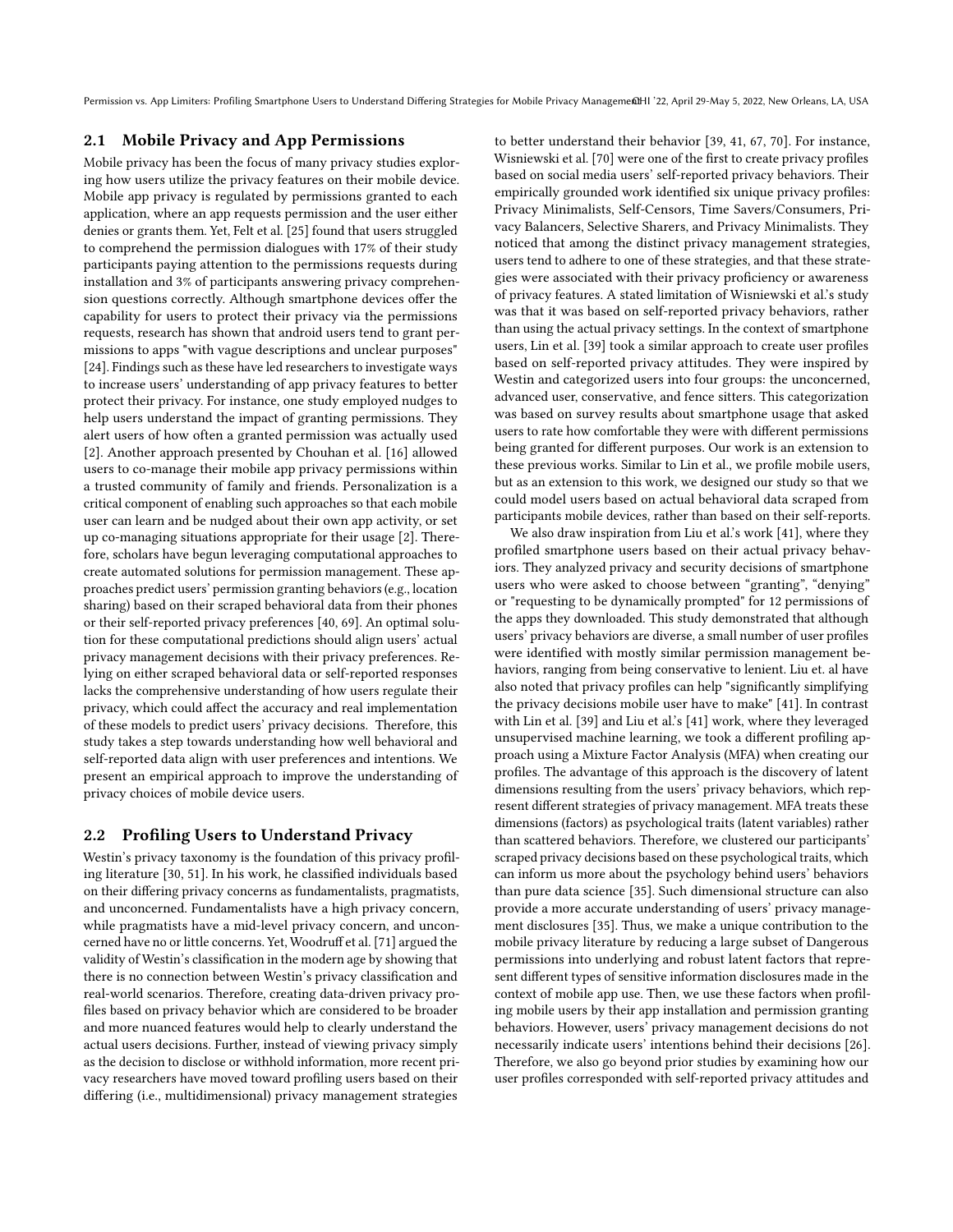intentions, providing a nuanced understanding of both users' privacy decisions and intentions. We describe our methods in more detail in the next section.

#### 3 METHODS

The goals of this study are to: 1) leverage both self-reported privacy perceptions along with actual privacy behavior to better understand the alignment between users' privacy concerns, their intentions, and their actual privacy decisions, 2) profle users based on their actual privacy behaviors, and 3) correlate the behavioral profles to their privacy perceptions and intent. Below, we frst give an overview of our study, then describe how we collected and analyzed our data.

# 3.1 Study Overview and Participant Recruitment

Participants were recruited through a 'Human Intelligence Task' (HIT) posted on the Amazon Mechanical Turk crowd sourcing platform. The inclusion criteria was that participants had to be adults (18 years of age or older) and live in the United States. Having high quality responses was very important to us; therefore, we limited the participants to workers who had HIT approval rates greater than 95% with having at least 50 approved HITs. The participants were required to use Android mobile devices since the application could run only on an Android operating system (v6.0 or higher).

This study was approved by our university's Institutional Review Board. MTurk users interested in taking part in the study were frst directed from MTurk to a web-based explanation of informed consent to participate in the study (Appendix A). The statement of informed consent delineated important details, such as what data would be collected from their mobile device, the expected duration of the study (up to 30 minutes), and compensation for study completion. After consenting to participate in the study, participants received a consent ID and were directed to Google Play to download our study app, which required the consent ID to be entered in the app to proceed. The study took up to approximately 30 minutes for participants to complete. On average, it took participants less than 10 minutes to complete the survey portion of the study. As a confrmation of study completion, participants entered a completion code on Amazon Mechanical Turk that was provided in the app at the conclusion of the study. Participants were then asked to uninstall the app. Once participants successfully completed a study tasks, they received \$1. A small number of participants who were unable to complete the study due to technical difficulties were also compensated the full amount.

In accordance with MTurk's terms of service and for our own ethical reasons, we chose to not collect any personally identifable information from participants and took other measures to protect their personal privacy such as not collecting any use data like photos, messages, videos, voice recordings, or contacts. At the same time, we did not include the term 'privacy' anywhere in the study description to avoid priming efects. For added privacy protection, we paid participants through MTurk, which allowed us to refrain from collecting their personal email addresses. The app performed a one-time data scrape (as described in detail in the next section) and only collected necessary apps' meta-data for answering our

research questions. Therefore, even if participants did not uninstall the app after study completion, no passive data collection occurred.

## 3.2 Data Collection

We developed an Android app that participants installed on their primary smartphone. In our analysis, we used two main measures: 1) behavioral scraped data, and 2) self-reported measures. Within the app, participants were presented with a survey where they self-reported various privacy attitudes and intentions based on pre-validated survey scales. In the background, the app scraped the Android device's applications' manifest, which is an XML fle (AndroidManifest.xml) that contains meta-information about the apps installed on the device, such as app package name, package version, and permissions info including type, description, and level [\[29\]](#page-14-16). For this study, the data collection included the names of the apps installed on the device and the Dangerous permissions granted to each of these apps. The behavioral scraped data captured participants' actual behavior in terms of apps installation and permissions granting to apps. The self-reported measures included their Secondary Use, Perceived Surveillance, Perceived Intrusion, Intent to Use Apps, and Intent to Share Information with Apps, which are described in more detail below. This helped us gain a comprehensive understanding on how users' privacy attitudes relate to their behaviors—not only for one decision scenario, but over the course of users using diferent android apps. In the subsections below, we explain how we created privacy profles based on the behavioral data (scraped from the smartphone) and examine how these profles relate to users' self-reported data (perceived measures).

3.2.1 Scraped Behavioral Data. We scraped data from participants' app manifest to calculate the number of apps they had installed on their device and the Dangerous permissions granted to these apps.

Number of installed apps. Users' decisions to install or uninstall apps can depend on how comfortable these users to grant apps certain permissions [\[50\]](#page-14-2). Our decision to use apps installation behavior as a predictor for privacy behavior was based on Wisniewski et al.'s [\[67,](#page-14-5) [70\]](#page-14-7) privacy preference and profiling work, which showed that multidimensional privacy strategies can involve indirect behaviors (e.g., unfriending, withholding information) that have subsequent privacy implications. Prior research on mobile apps found that users' concerns about their personal data being accessed by apps is one of the important factors that afects their apps' installation behaviors [\[34\]](#page-14-17). By installing apps, the privacy risks associated with apps requesting irrelevant permissions, vague permission defnition, or permission misuse can be increased, which in turn, allow apps to access and share users' sensitive data [\[6,](#page-13-10) [8,](#page-13-11) [20\]](#page-13-12). These apps' malicious behaviors and malware apps afected users' decision to not install mobile apps based on their concerns about the potential unwanted access and use of personal data [\[19\]](#page-13-13). More recent work from Namara et al. [\[48\]](#page-14-18) also found a signifcant positive correlation between the number of apps installed and the total dangerous permissions granted by a mobile user. Therefore, apps installation decisions may be considered as a behavioral indicator for users' privacy management strategies [\[5\]](#page-13-14). For each participant, we calculated the total number of apps installed on their device, which was used as a parameter for creating the profles.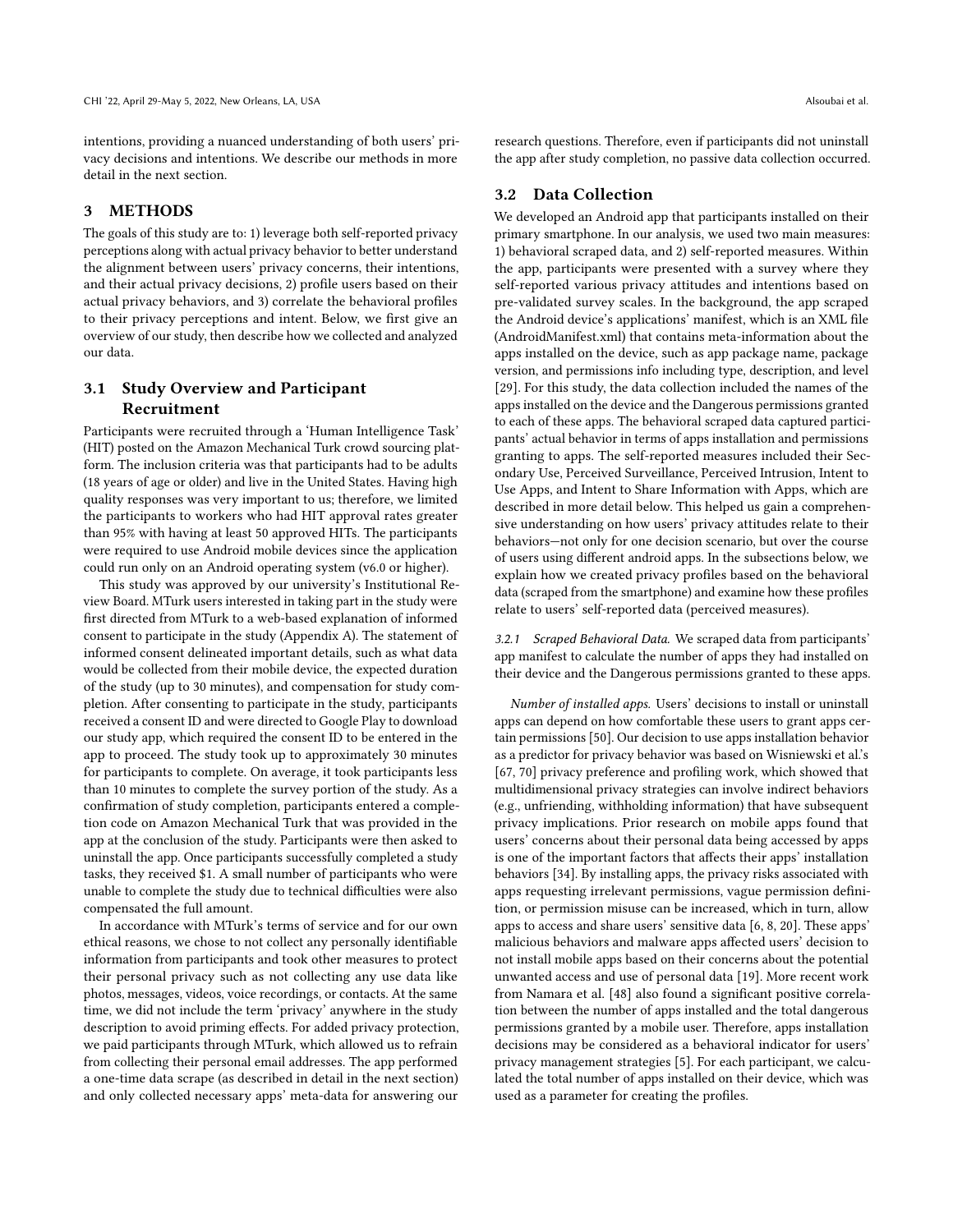Granted Dangerous Permissions. We limited the permissions data to the permissions that are classifed by Google as Dangerous permissions as these permissions can access the most sensitive data in a user smartphone [\[28\]](#page-14-3). These 21 Dangerous Permissions are listed as items in [Table](#page-7-0) 4. Furthermore, we quantifed permission granting behavior based on three criteria: 1) requested by the app but denied by the user, 2) requested and granted, or 3) present in the app's manifest fle but not requested from the user. We calculated the permissions based on the percentage of the number of apps that had the permission "granted" over total apps that requested the permission for each participant. Next, we will describe the self-reported privacy measures we included in our analyses.

3.2.2 Mobile Users Privacy Concerns and Behavioral Intention. In this paper, we leverage the the 9-item mobile users' information privacy concerns (MUIPC) framework introduced by Xu et al. [\[73\]](#page-14-19), which adapts Malhotra et al.'s [\[45\]](#page-14-20) Internet Users' Information Privacy Concerns (IUIPC) scale to the mobile environment. Similar to these prior works, our measures are also based on the Theory of Planned Behavior, which states that users' intentions toward a behavior is a useful predictor for that behavior in the future [\[1\]](#page-13-15). This theory assumes that behavioral beliefs indicate users' intentions to perform a behavior (behavioral intention), which directly afect users' actual behavior [\[1\]](#page-13-15). Therefore, Xu et al. developed a multidimensional construct to quantify mobile users' privacy concerns and correlated this construct with users' behavioral intentions to use mobile apps and share private information with them. They found that privacy concern demonstrated an inverse relationship with behavioral intention, which suggested that an increase in privacy concerns led to a decrease in users' intentions to share information and use mobile apps [\[73\]](#page-14-19). Xu et al. also found that the dimensionality of users' information privacy concerns can be reasonably represented using three scales: Secondary Use of personal information, Perceived Surveillance, and Perceived Intrusion. They performed a survey study with (N=310) mobile users and developed the scales using Exploratory Factor Analysis (EFA) and Conformity Factor Analysis (CFA). They found that the MUIPC dimensions mediated the relationship between prior privacy experience and behavioural intention use of mobile apps.

We build upon Xu et al.'s [\[73\]](#page-14-19) foundational mobile privacy work in two ways: frst, we go beyond measuring behavioral intention towards capturing users' actual privacy behaviors in terms of installed apps and granted permissions. Second, we further explore the link between privacy concerns and behavioral intentions by developing privacy behavior profles and linking them to users' self-reported privacy attitudes and intentions, as described in more detail in the section that follows. As in Xu et al.'s work, all constructs in our study were measured on a 5-point Likert scale (1 - Disagree Strongly. 2 - Disagree Somewhat. 3 - Neutral. 4 - Agree Somewhat. 5 - Agree Strongly.). We describe the three dimensions of mobile users' privacy concerns in more detail below.

Secondary Use of Personal Information. The Secondary Use of Personal Information construct measures individuals' concerns about the usage of the collected personal information without users' knowledge or authorization, which was originally developed by Smith et al. [\[59\]](#page-14-21). The Secondary Use can impact users' uncertainty about how potentially their personal information will be used in

the future, placing these users in a sense of powerlessness and vulnerability [\[61\]](#page-14-22). This scale was adapted for the mobile privacy context and found to have a high construct validity [\[73\]](#page-14-19). Therefore, we included this measure to examine how mobile users actual privacy decisions might be afected by their concerns about the Secondary Use of their personal data.

Perceived Surveillance. Perceived Surveillance is the extent to which a user is concerned about having too much data collected about them without their knowledge [\[73\]](#page-14-19). Users' privacy decisions tend to be based on an assessment of the trade-off between the risk of being surveilled and the beneft of sharing information with apps [\[69\]](#page-14-11). Therefore, we included this measure as a proxy for measuring users' concern regarding the data collected from their mobile devices.

Perceived Intrusion. The Perceived Intrusion construct measures the users' intrusion perception caused by using mobile apps [\[73\]](#page-14-19). Solove [\[61\]](#page-14-22) described intrusion as "invasions or incursions into one's life. It disturbs the victim's daily activities, alters her routines, destroys her solitude, and often makes her feel uncomfortable and uneasy." Therefore, we added this construct to examine its correlation with actual mobile users' decisions.

Behavioral Intention. The Theory of Planned Behavior asserts that the intention towards a given behavior can be used as a close proxy to predict that behavior [\[1\]](#page-13-15), and that attitudes toward the behavior may in turn predict users' intentions. Secondary Use of personal information and Perceived Surveillance were both found to be signifcant predictors of Behavioral Intention (interestingly, Perceived Intrusion was not) [\[73\]](#page-14-19). Therefore, we adapted Xu et al.'s [\[73\]](#page-14-19) MUIPC measure for Behavioral Intention in the following ways: First, we modifed the time-frame from the original 12 months to 3 months. Our rationale was that app usage, and consequently the intent to disclose personal information to apps, has increased since Xu et al.'s work was published in 2012, making it more difficult to predict app use intentions over a 12-month period. Further, since participants were already agreeing to install our mobile app on their devices, it made more sense to query as to whether they would use 'new' apps during this shorter time period. Second, we added two additional items to measure participants' intention to grant location tracking permission to existing and new mobile apps. We chose location as it represents a well-studied privacy-related behavior [\[74\]](#page-14-23) that is also considered to be a Dangerous permission for Android mobile devices.

#### 3.3 Data Analysis Approach

For this study, we combined the analysis of self-reported privacy attitudes and intentions with scraped behavioral data from participant's mobile phones. We frst validated the internal consistency of our privacy constructs, then we applied EFA for 21 Dangerous permissions to identify types of permissions that were grouped conceptually and reduce the dimensionality of the permissions. Next, the Mixture Factor Analysis (MFA) was used to create the privacy profles based on the number of apps installed and types of the Dangerous permissions granted. The following sections describe these two data analysis approaches in more detail.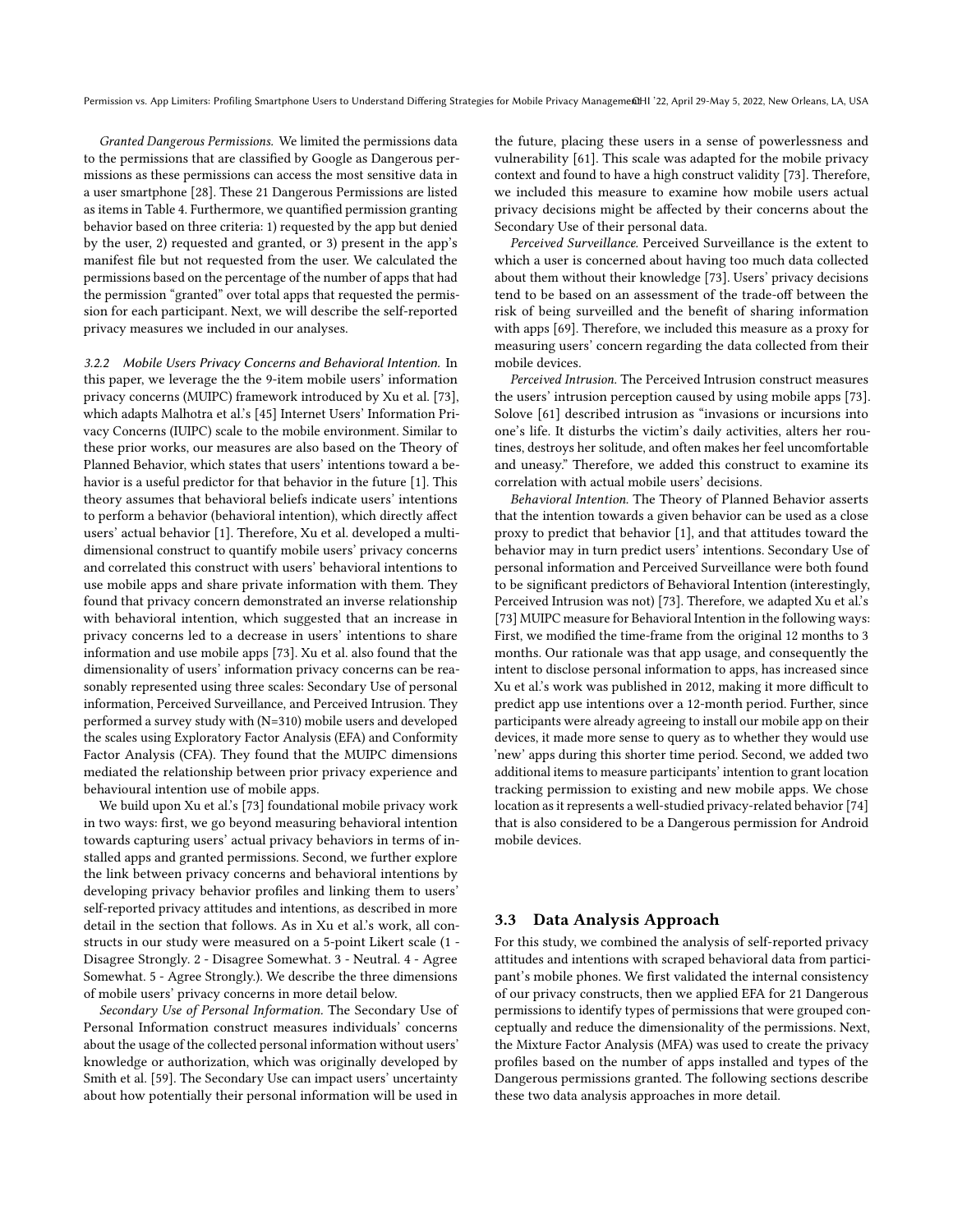3.3.1 Evaluation of Construct Validity of Privacy Measures. We frst calculated Cronbach's alpha, which measures the internal consistency of survey constructs [\[17\]](#page-13-16). While the Secondary Use and Perceived Intrusion satisfed commonly accepted internal consistency requirements ( $\alpha = 0.91$ ,  $\alpha = 0.90$  respectively), the consistency of the Perceived Surveillance ( $\alpha$  = 0.63) and Behavioral Intention  $(\alpha = 0.65)$  constructs were below the acceptable 0.7 threshold [\[15\]](#page-13-17). For Perceived Surveillance, the item regarding mobile users' belief of "the location of my mobile device is monitored at least part of the time" was highly rated by the majority of participants and, thus, did not correlate with the concern that mobile apps collect too much information or monitor users' activities. This speaks to the increased usage of location-based services by the majority of modern-day apps [\[12\]](#page-13-18). Therefore, we dropped this item, which in turn improved the internal consistency of Perceived Surveillance to  $\alpha = 0.89$ .

Since we added new items to measure Behavioral Intention, we performed a quick Exploratory Factor Analysis (EFA) to further examine the structure and reasons for its low internal consistency. We found that a two factor model yielded the best results, based on a principal component analysis with Varimax (orthogonal) rotation and Eigenvalues over one, explaining a total of 78.7% of the cumulative variance across all scale items. Therefore, we renamed these two scales more specifcally to (as shown in Appendix B): (i) Behavioral Intention to Use Apps and (ii) Behavioral Intention to Share Information with Apps. The Behavioral Intention to Use Apps construct included two items from Xu et al.'s original work [\[73\]](#page-14-19), while Behavioral Intention to Share Information with Apps included three items (i.e., one item from the original work of Xu et al.'s [\[73\]](#page-14-19) and our new two location sharing items). Therefore, we divided this scale into two diferent types of Behavioral Intention. This analysis improved the internal consistency of the two types Behavioral Intention to ( $\alpha = 0.86$ ) for the Intention to Use Apps and ( $\alpha$  = 0.80) for the Intention to Share Information with the apps. After these adjustments, we proceeded with our data analysis.

[Table](#page-6-0) 1 shows the correlation between the self-reported constructs, demonstrating a signifcant positive correlation between the privacy concerns constructs (i.e., Secondary Use, Perceived Surveillance, Perceived Intrusion). Another correlation pattern was found between the three privacy concerns' constructs and the Behavioral Intention to Share Information with Apps which is a significant negative correlation. This suggests that mobile users who had higher privacy concerns would most likely have a lower Intention to Share Information with Apps.

3.3.2 Exploratory Factor Analysis (EFA) of Dangerous Permissions. To address RQ1, we measured users' permission granting behaviors with regard to the 21 Dangerous permissions. During our preliminary experimentation we used diferent data structures such as median, mean, and mode number of permissions and calculated that based on the number of apps installed per participant to discover the participants' privacy disclosure dimensionality. We conducted an Exploratory Factor Analysis (EFA) to reveal the possible underlying factors (or dimensions) of the 21 permissions. The early experimentation did not yield a good model ft based on the CFI, TLI, and RMSEA metrics. Therefore, the 21 Dangersouse permission were calculated as a percentage of the number of apps that had the

permission granted over total apps that requested the permission [\[28\]](#page-14-3). [\[22\]](#page-13-19). The EFA reduced the dimensionality of the 21 permission measures to four conceptual dimensions or "factors". EFA assumes a number of latent factors underlie participants' behaviors regarding the permissions, and uses the correlation values between the permissions to assign loadings to each factor [\[49\]](#page-14-24). The higher the value of the loading for a given permission, the more correlated the permission is with that factor. To ensure that each factor group a distinct set of highly correlated permissions, the result was then "rotated" using Geomin rotation, which is a type of of oblique rotation. Oblique rotation allows for correlations between the factors [\[55\]](#page-14-25). This is suitable for this study, because users' tendencies regarding diferent types of permissions are likely correlated (i.e., users also have an overall tendency towards disclosure). The oblique rotation allowed us to examine the correlations between the factors in a correlation matrix that is shown in the results section [Table](#page-7-1) 5.

EFA is typically used to create a concise set of factors and therefore, any item (permission in our case) that did not ft these factors can be removed. Therefore, we used EFA to remove permissions that did not group well with any other permission and did not ft on any factor regardless of how many factors we would create [\[64\]](#page-14-26) (i.e., grouping these permissions into a new factor rather than removing them would have reduced the reliability of the factor analysis [\[35\]](#page-14-15)).

3.3.3 Mixture Factor Analysis (MFA) to Profile Users' Privacy Behaviors. To create the privacy profiles (RQ2), we used two privacy behavioral measures collected unobtrusively from the participants' devices, namely the number of applications a participant had installed, and the types of permissions the participant granted to those applications (i.e., the result of our factor analysis (RQ1)). With this data, we conducted a series of Mixture Factor Analyses (MFAs) with a robust maximum likelihood estimator. Mixture Factor Analysis is a type of factor analysis that produces clusters based on a "mixture" of factor mean scores [\[47\]](#page-14-27). A benefit of this approach is that it actually demonstrates how each factor (permission type) relates to permission granting behaviors for diferent groups of users. Studying privacy decisions with regards to the factors that behavioral permissions are based off improves the interpretability and generalizability of the fndings as we study key behavioral patterns (factors) rather than many discrete behaviors [\[35\]](#page-14-15).

Mixture Factor Analysis does not provide explicit information about the optimal number of clusters but does provide indicators that can help to compare the relative quality of solutions with differing numbers of clusters. For example, a clustering solution with a minimum value of BIC (Bayesian Information Criterion) and a maximum value for the Shannon entropy [\[56\]](#page-14-28) (which measures "the degree of uncertainty implicated in predicting the output of a probabilistic event [\[57\]](#page-14-29)"). can be an optimal solution [\[42\]](#page-14-30). In addition, while increasing the number of clusters may increase the overall ft, this increase may not be signifcant, so the optimal solution usually exists at the point where the log likelihood levels start to taper off [\[35\]](#page-14-15). These metrics may not agree on the optimal solution; therefore, one should determine the optimal number of clusters based on substantive grounds [\[49\]](#page-14-24): the optimal cluster solution should be based on whether the cluster distributions make sense (i.e., are interpretable) and are reasonable (e.g., avoid solutions in which certain clusters contain very few cases and/or have extreme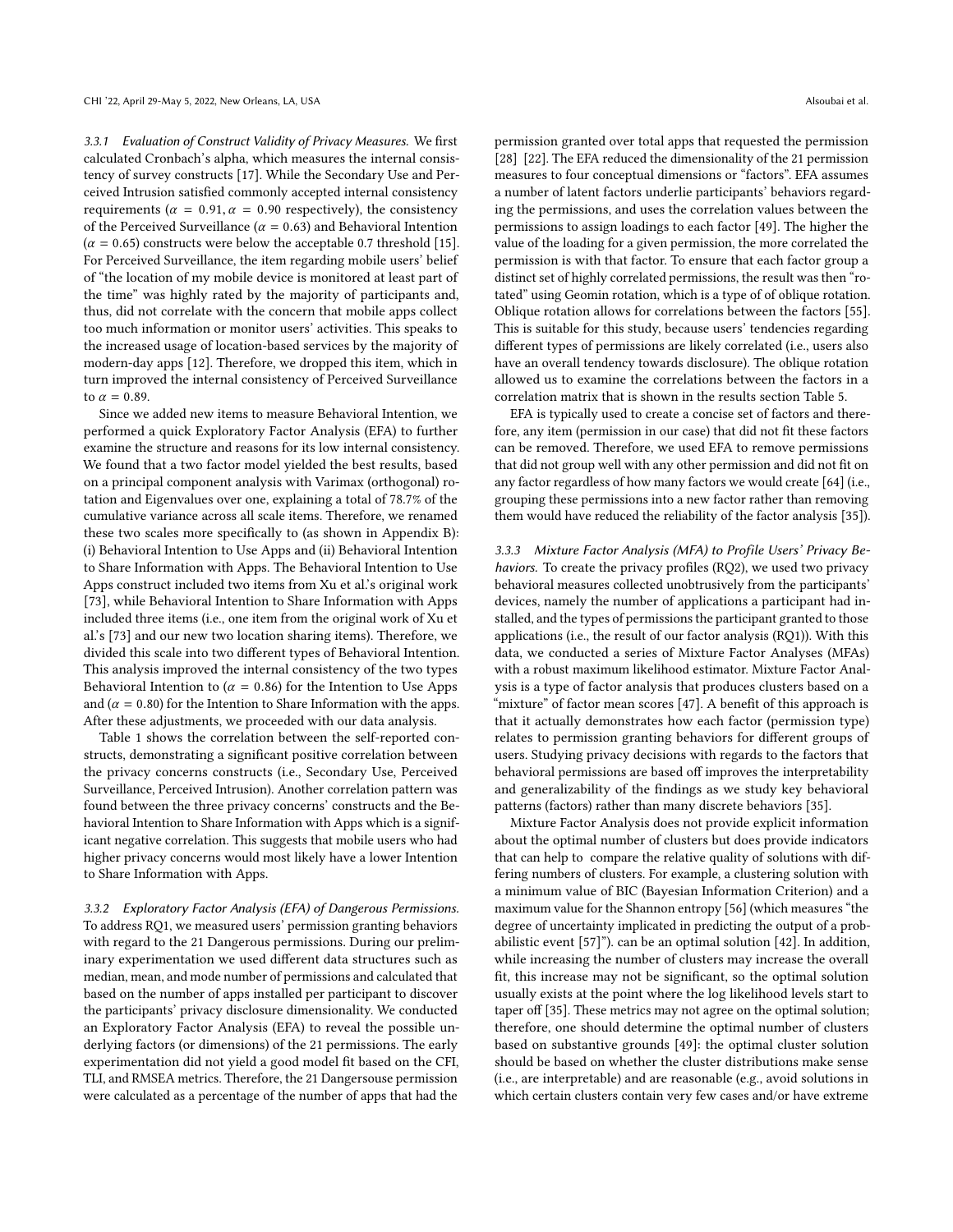<span id="page-6-0"></span>Table 1: The correlation between Mobile Users Privacy Concerns constructs (Secondary Use, Perceived Surveillance, Perceived Intrusion, Behavioral Intention to Use Apps, and Behavioral Intention to Share Information with Apps). This table shows that all privacy concerns constructs were signifcantly positively correlated together. These constructs were on the contrary signifcantly negatively correlated with intention to share information with the apps. \* p-value < 0.05, \*\* < 0.01, and \*\*\* < 0.001

|                                                                       | <b>SU</b> | <b>PS</b>  | РI         | <b>BI-UA</b> | BI-SI       |
|-----------------------------------------------------------------------|-----------|------------|------------|--------------|-------------|
| <b>Secondary Use (SU)</b>                                             |           | $0.741***$ | $0.694***$ | $-0.018$     | $-0.198***$ |
| <b>Perceived Surveillance (PS)</b>                                    |           |            | $0.734***$ | 0.002        | $-0.205***$ |
| Perceived Intrusion (PI)                                              |           |            |            | $-0.009$     | $-0.221***$ |
| <b>Behavioral Intention to Use Apps (BI-UA)</b>                       |           |            |            |              | $0.408***$  |
| <b>Behavioral Intention to Share Information</b><br>with Apps (BI-SI) |           |            |            |              |             |

cluster means). For this study, we thus based our decision on the optimal number of clusters on this substantive grounds and the ft measures (in our case a minimum level of BIC and a maximum level of entropy).

Our MFA for privacy behavioral measures clustered participants based on their mean scores of the permission types (factors) and their number of installed applications. [Table](#page-6-1) 2 compares solutions with diferent numbers of clusters resulting from the MFA. We did not observe any substantial improvements beyond a 4-cluster solution. The Bayesian Information Criterion (BIC), which examines the parsimony of the solution, reaches a minimum level for the 4 and 5 cluster solution. For a 4-cluster solution, the entropy reaches its maximum value, and the log likelihood levels off. Therefore, we opted to select the 4-cluster solution based on substantive grounds, backed up by the BIC, and the entropy.

<span id="page-6-1"></span>Table 2: Privacy behavior MFA model ft statistics. Bold numbers indicate the best cluster solution (4 clusters) as the BIC has the minimum value and entropy has the maximum value.

| <b>Clusters</b> | BIC      | Entropy | LL.        |
|-----------------|----------|---------|------------|
| 2               | 39117.46 | 0.94    | $-19356.8$ |
| 3               | 39013.36 | 0.96    | $-19289.9$ |
| 4               | 38952.47 | 0.97    | $-19244.6$ |
| 5               | 38952.02 | 0.95    | $-19204.5$ |
|                 | 38960.47 | 0.95    | $-19168.9$ |

<span id="page-6-2"></span>Table 3: Levene's test for homogeneity of variance results. The results are significant since all  $p$ -values are less than the signifcance level (0.05), which indicates that there is a diference between the variances of the profles.

| Constructs                   | df         | F    | p-value |
|------------------------------|------------|------|---------|
| Secondary Use                | 3.376 3.50 |      | 0.04    |
| Perceived Surveillance       | 3.376 7.87 |      | < 0.001 |
| Perceived Intrusion          | 3.376      | 0.67 | 0.57    |
| Intent to Use Apps           | 3.376      | 2.87 | 0.03    |
| Intent to Share Info w/ Apps | 3.376 7.52 |      | < 0.001 |

3.3.4 Analysis of Variance (ANOVA) in Means of Self-Reported Privacy Perceptions. To achieve our third goal and answer RQ3, we investigated the relationship diferences in the self-reported measures between the generated privacy behavioral profles by conducting a series of Welch ANOVA tests [\[46\]](#page-14-31) with the five self-reported measures (Secondary Use, Perceived Surveillance, Perceived Intrusion, Intent to Use Apps, and Intent to Share Info with Apps) as dependent variables and the generated profles as the independent variable. Because Levene's test for Homogeneity of Variance was signifcant (see [Table](#page-6-2) 3), we used the Welch ANOVA to check for signifcant diferences between the profles in terms of their self-reported measures. We applied a series of heteroscedastic post-hoc tests, which examines the unequal (hetero) variability across given populations, to compare individual clusters with one another [\[66\]](#page-14-32). The identifed diferences provide a comprehensive overview of the shared characteristics and distinct patterns between the behaviorally-defned privacy profles regarding a series of privacy attitudes. The next section will display the results of our analysis including the generated permissions types, privacy profles and uncovered diferences between the privacy behavioral profles regarding the perception and intention of the participants in these profles.

#### 4 RESULTS

The privacy profles created based on the number of installed apps and the permission-granting behaviors uncover a set of distinct privacy management behaviors. The following section describes these profles, and their distinct behavioral and attitudinal patterns.

# 4.1 Examining the Factors of Dangerous Permissions (RQ1)

[Table](#page-7-0) 4 summarizes the underlying dimensionality (i.e., factors) of the 21 Dangerous permissions using an EFA. After removing the body sensor and processing the outgoing calls permissions due to low factor loadings (likely due to the low frequency of such permission requests), the other permissions loaded well, above a commonly used threshold of 0.4 for EFA [\[64\]](#page-14-26). We also highlight permissions that cross-loaded with other factors (exceeding a threshold of 0.25) in italics in [Table](#page-7-0) 4. Each of the cross-loadings was substantially lower than the item's loading in its main factor. The fnal 4-factor model shows a good fit ( $\chi^2(294) = 332.75$ , p = 0.001); [CFI=0.88](https://CFI=0.88), [TLI=0.89](https://TLI=0.89); RMSEA=0.036, as well as good convergent validity (most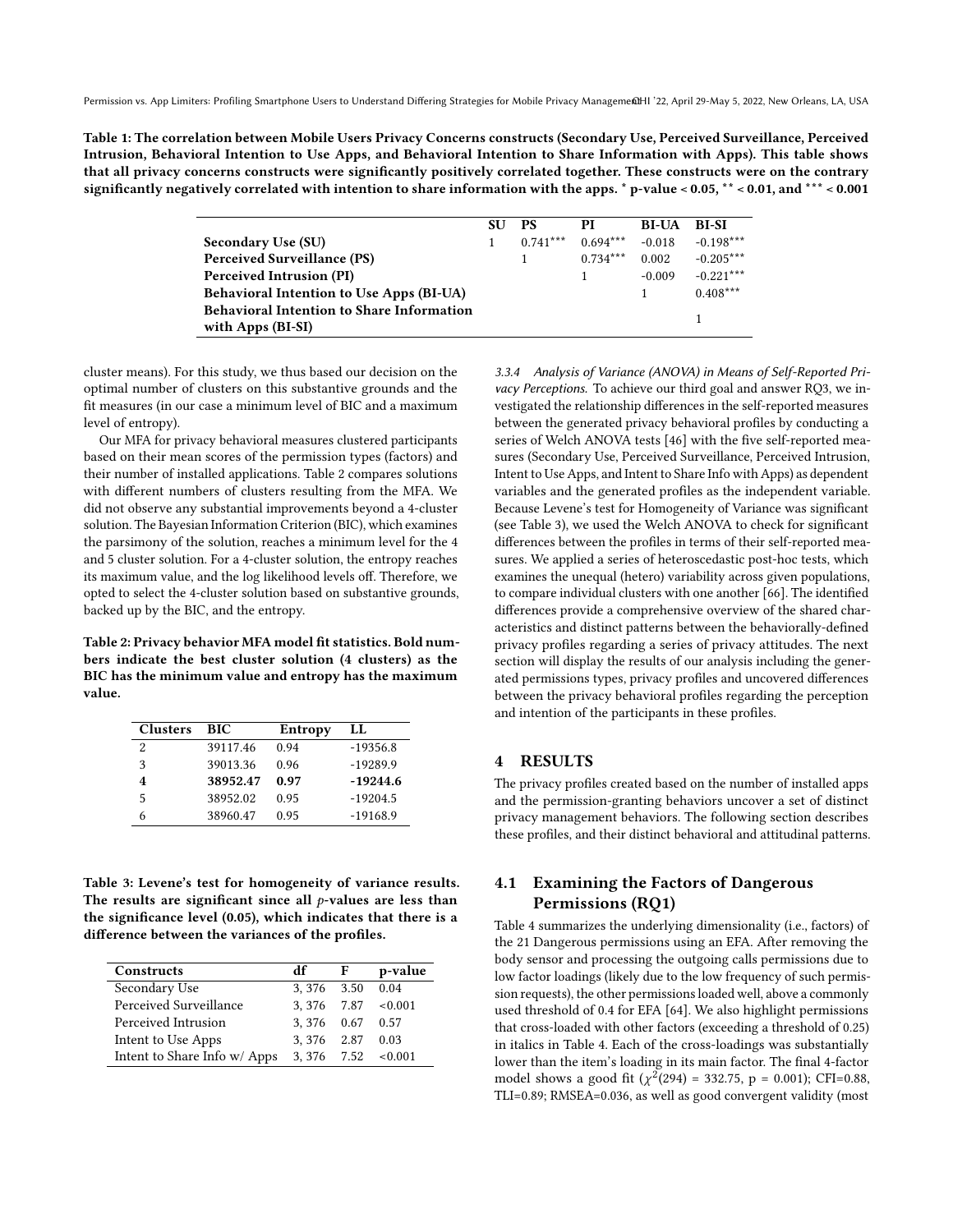<span id="page-7-0"></span>Table 4: Privacy behavioral factors and items based on EFA (4-Factors Solution). Cross-loaded permissions with other factors (exceeding a threshold of 0.25) are in italics. Removed permissions with loadings less than 0.25 are highlighted in grey. Well loaded permissions (above 0.4) for the each factor are in bold .

|                             |                        |              |              | <b>Factos Loadings</b> |                         |
|-----------------------------|------------------------|--------------|--------------|------------------------|-------------------------|
| <b>Types</b>                | Items                  | $\mathbf{1}$ | $\mathbf{2}$ | 3                      | $\overline{\mathbf{4}}$ |
| Calendar and Contacts       | Read Calendar          | $1.037*$     | 0.011        | $-0.016$               | 0.025                   |
|                             | Write Calendar         | $0.751*$     | $-0.009$     | 0.066                  | $-0.136*$               |
|                             | Read Contacts          | $0.522*$     | $0.086*$     | $0.289*$               | 0.061                   |
|                             | <b>Write Contacts</b>  | $0.464*$     | $0.124*$     | 0.125                  | $-0.172*$               |
| Location, Camera, and Audio | Access location        | $-0.022$     | $0.821*$     | $-0.073$               | 0.086                   |
|                             | Camera                 | 0.002        | $0.959*$     | $-0.003$               | 0.036                   |
|                             | Record Audio           | 0.019        | $0.803*$     | $0.234*$               | $-0.028$                |
| Removed                     | <b>Body Sensors</b>    | 0.048        | 0.034        | 0.099                  | 0.030                   |
| Phone Calls                 | Call Phone             | 0.068        | $-0.025$     | $0.515*$               | 0.006                   |
|                             | Read Call Log          | 0.010        | $-0.087$     | $0.732*$               | $-0.027$                |
|                             | Read phone state       | 0.023        | 0.005        | $0.618*$               | $-0.128$                |
|                             | Add Voicemail          | $-0.037$     | $-0.109$     | $0.422*$               | $-0.203*$               |
|                             | Use SIP                | $-0.085$     | $-0.009$     | $0.604*$               | $-0.342*$               |
| Removed                     | Process Outgoing Calls | $-0.033$     | 0.092        | $-0.038$               | $-0.093$                |
| SMS and MMS                 | Send SMS               | $-0.004$     | 0.057        | $-0.165$               | $0.734*$                |
|                             | Read SMS               | 0.057        | $-0.071$     | $0.464*$               | $0.689*$                |
|                             | Receive SMS            | $-0.048$     | 0.024        | $0.599*$               | $\mathbf{0.885}^\star$  |
|                             | Receive WAP Push       | 0.101        | $0.129*$     | $0.151*$               | $0.778*$                |
|                             | Receive MMS            | 0.096        | $0.156*$     | $-0.016$               | $0.732*$                |
|                             | Read External Storage  | $-0.058$     | $0.221*$     | 0.470                  | $0.606*$                |
|                             | Write External Storage | 0.048        | 0.034        | 0.099                  | $0.446*$                |

loadings > 0.50). We labeled the four dimensions (types of permissions) of privacy behavioral measures as follows: (1) Calendar and Contacts, (2) Location, Camera, and Audio (3) Phone Calls, and (4) SMS and MMS. The frst factor grouped permissions related to reading or writing from the users' Calendar and Contacts. The second permissions factor grouped permissions related to accessing users' location, camera, and recording audio. In this factor, the body sensor variable was removed because it did not have signifcant loadings. The body sensor permission allows access to health information such as step count, heart rate, and ftness tracker which is closely related to ftness or sports apps. We found that sportsrelated apps form only 0.6% of the installed apps in the participants' devices, which explains the poor performance and low loadings of the body sensor permission. The third factor was a group of permissions related to phone call, read call logs, read phone state, use SIP, and add a voicemail. In the phone calls permissions factor, the processing outgoing calls permission was removed since it did not have signifcant loadings. Furthermore, [Table](#page-7-1) 5 shows that while all factors are signifcantly positively correlated with one another, the correlations are lower than the averages of the loadings per factor, indicating discriminant validity.

## 4.2 Participant Profles and Descriptive **Statistics**

The 380 participants in this study were nearly gender-balanced with 52% men and 48% women. Regarding their education level, <span id="page-7-1"></span>Table 5: Privacy permissions factor correlations. All factors are signifcantly positively correlated with one another. \* pvalue < 0.05, \*\* < 0.01, and \*\*\* < 0.001

| 1. Calendar and Contacts (CC)<br>2. Location, Camera, and Audio<br>(ICA)<br>3. Phone calls and Voicemails<br>(PHV) | 1.00<br>$0.42*1.00$ | $0.35*0.33*1.00$                 |    |
|--------------------------------------------------------------------------------------------------------------------|---------------------|----------------------------------|----|
| 4. SMS & MMS (SM)                                                                                                  | CC.                 | $0.39*0.45*0.43*1.00$<br>LCA PHV | SМ |

the highest percentages of participants' education levels were at college (32%), a 4 years bachelor degree (25%), and 2 year college degree (Associate's) (17%). Participants had a wide variety of jobs as approximately (4%) of the participants were students, (3%) unemployed, (3%) homemakers, (3%) work on retail, and less than (1%) is distributed over a wide range of jobs including IT, analyst, and Office clerk.The scraped data shows that participants installed an average of 93.91 apps (maximum =  $239$ , minimum =  $29$ ). The most common installed apps were: 1) tools apps (22% of the sample) such as Google Find My Device, 2) communication apps (14%) such as WhatsApp , 3) productivity apps (10%) such as Microsoft Outlook , 4) game apps (9%), and 5) entertainment apps (6%) such as Netfix.

On average, participants granted 230 Dangerous permissions to the installed apps on their devices. The most commonly granted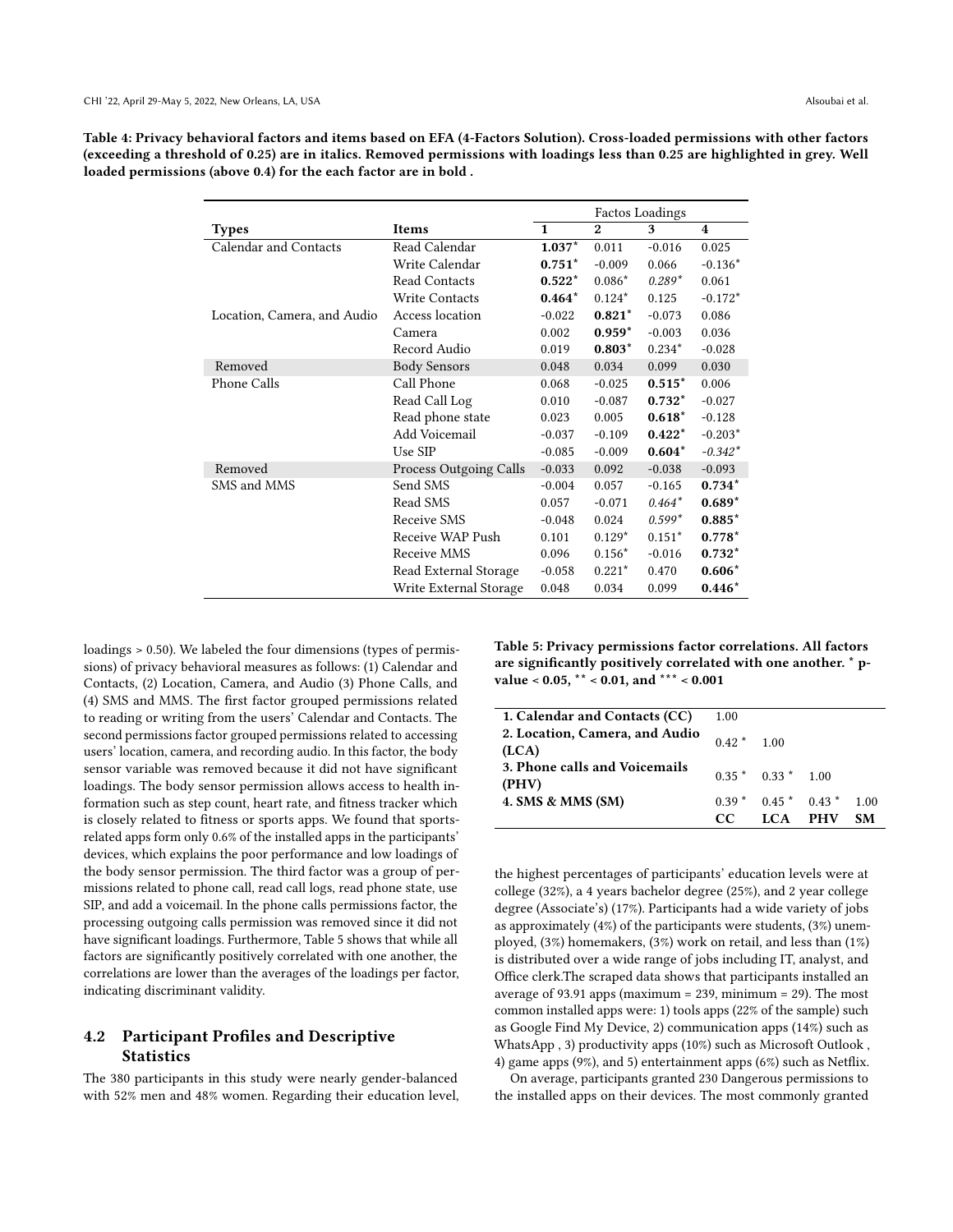<span id="page-8-0"></span>

#### Figure 1: The four Privacy behavior profles (N=380) based on average number of apps installed and the average number of granted permissions per type. This fgure compares between the distinct privacy behavior patterns for the privacy profles related to their apps installation and granting permissions.

Dangerous permissions included 1) Use Session Initiation Protocol (SIP), which starts a voice, video, or messaging session (27% of the total number of granted permissions), 2) Read call logs (10%), 3) Add voicemail (8%), 4) Read contacts (8%), and 5) Receive MMS (7%), while processing outgoing calls was that was the least granted Dangerous permission (0.4% of the total number of granted permissions). Apps that requested the most number of Dangerous permission were personalization (10%), maps and navigation apps (8%), and sports (8%) while music, video players, and tools requested the least number of permissions forming less than (1%) of the total number of the requested permissions. Participants accepted requested Dangerous permissions on average 20% of the time but were most likely to accept for tools (48%), communications (43%), and travel apps (34%). While games (4%), personalization (4%), education (3%), and sports (2%) had the lowest accept ratios.

#### 4.3 Privacy Behavior Profles (RQ2)

To answer RQ2, we classifed users into distinct profles based on their actual apps installed and types of permission granted. The resulting four MFA clusters represent a set of distinct "privacy profles" that describe the members of each cluster. The average number of installed apps and the average number of granted permissions per type for each profle are shown in [Figure](#page-8-0) 1. This fgure shows the multidimensionality of privacy management strategies based on apps installation and permissions granting decisions for the generated privacy profles. We labeled the four privacy profles as follows:

4.3.1 Privacy Balancers (49.74%): The Privacy Balancers practiced a moderate level of privacy management for both behaviors (apps installation and permission granting). In comparison with other profles, Privacy Balancers installed a moderate number of apps  $(m = 88)$  and granted a moderate level of permissions for all permissions factors. Overall, they installed more apps on average than the

App Limiters but less apps than the Permission Limiters and the Privacy Unconcerned. In all four categories of Dangerous permissions, they granted more permissions on average than Permission Limiters but fewer than the App Limiter and Privacy Unconcerned. This profle was representative of the largest user group, comprised of nearly half of all participants.

4.3.2 Permission Limiters (28.68% of participants): Permission Limiters had the highest number of installed apps on their devices on average ( $m = 105$ ). However, they granted the least number of permissions for all categories of Dangerous permissions in comparison to other profles. Permission Limiters managed their privacy by limiting access to all sensitive information on their devices and granting the fewest Dangerous permissions to the large number of installed apps they had. Since Permission Limiters managed their privacy through permission management, this strategy may make them feel more confdent about installing more apps than the other three profles.

4.3.3 App Limiters (14.74%): Among the generated privacy profles, App Limiters installed the least number of apps on average ( $m = 70$ ). Yet, we found that App Limiters have moderately high levels of granting permission behavior, granting more permissions than Privacy Balancers and Permission Limiters. This diference suggests that App Limiters have a diferent approach to safeguarding their privacy; they take a selective app installation approach and limit the total number of applications on their devices. Once they install apps, they are less concerned about restricting permissions granted to those apps.

4.3.4 Privacy Unconcerned (6.84%): The Privacy Unconcerned showed generous granting behavior for all permissions and had the second highest average number of apps installed on their devices  $(m = 98)$ . This included frequently granting permissions for apps to access their camera, location, and audio at signifcantly higher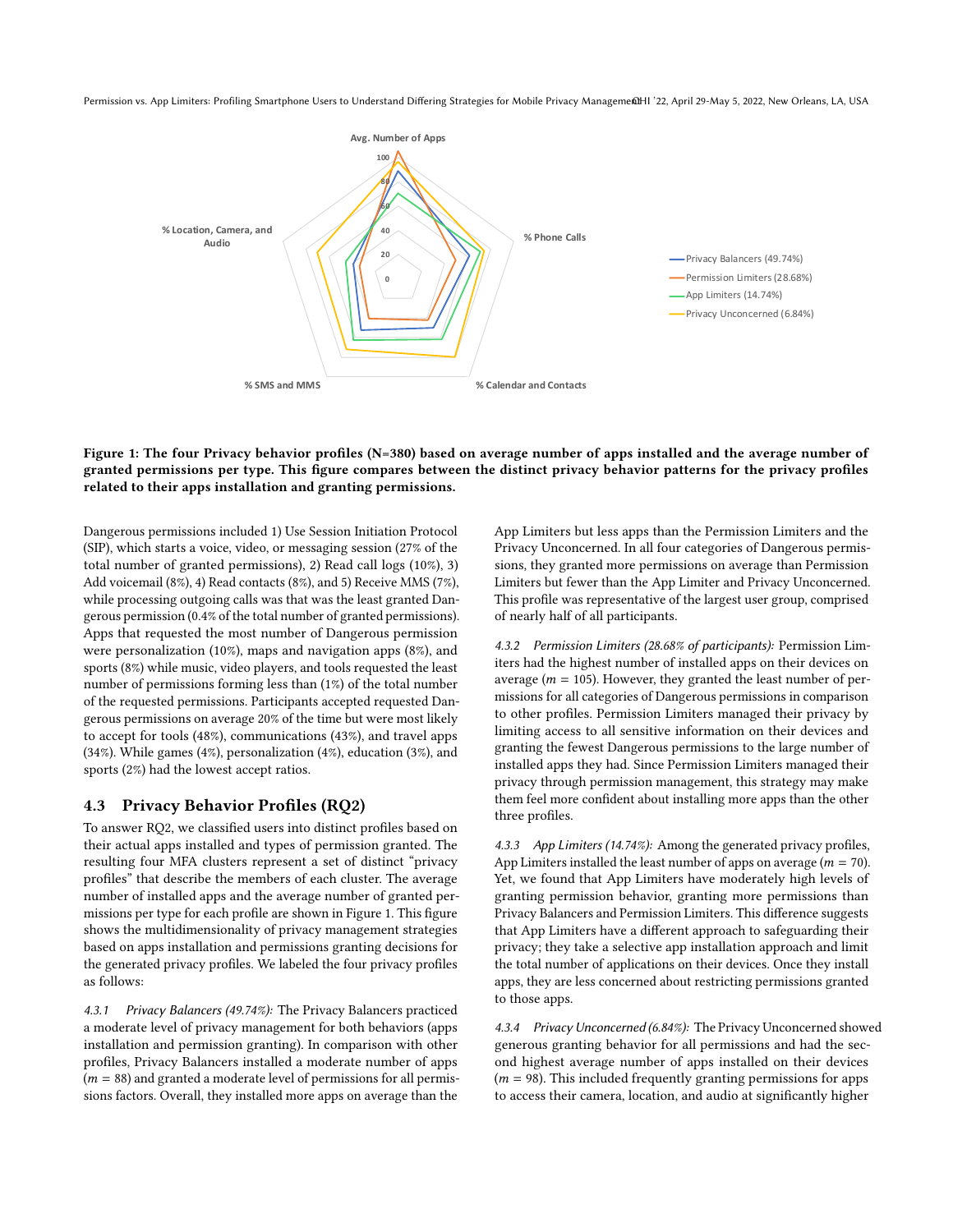|                                      |            | Secondary |           | Perceived              |      |      |      |          |      | Perceived Intent to Intent to Share |
|--------------------------------------|------------|-----------|-----------|------------------------|------|------|------|----------|------|-------------------------------------|
|                                      | <b>Use</b> |           |           | Surveillance Intrusion |      |      |      | Use Apps |      | Info w/ Apps                        |
| <b>Privacy Profiles</b>              | M          | SD.       | M         | SD.                    | M    | SD.  | M    | SD.      | M    | -SD                                 |
| <b>Privacy Balancers</b>             | 3.64       | 0.38      | 4.29      | 0.68                   | 4.01 | 0.38 | 3.78 | 1.00     |      | 4.38 0.82                           |
| <b>Permission Limiters</b>           | 3.70       | 0.34      | 4.50      | 0.43                   | 4.12 | 0.34 | 4.25 | 0.60     |      | 4.59 0.62                           |
| <b>App Limiters</b>                  | 3.68       | 0.49      | 4.59      | 0.41                   | 3.98 | 0.38 | 2.14 | 0.63     | 3.75 | - 1.00                              |
| <b>Privacy Unconcerned</b> 3.61 0.32 |            |           | 3.55 0.48 |                        | 4.09 | 0.32 | 4.06 | 0.58     | 4.36 | 0.85                                |

<span id="page-9-0"></span>Table 6: Mean and standard deviation of the Secondary Use, Perceived Surveillance, Perceived Intrusion, Intent to Use Apps , and Intent to Share Info with Apps measures by the privacy profles.

rates than all other privacy profles. These Dangerous permissions are arguably the most sensitive in terms of giving visual, audio, and physical access to an individual and their environment, as opposed to digital access to the device itself. Compared to the other three profles, this group appears to be unconcerned about their privacy protection, since they generously grant Dangerous permissions requested to a larger percentage of apps installed on their devices. The next section will examine these profles in relation to participants' self-reported privacy attitudes and intentions.

## 4.4 Examining Diferences in Privacy Attitudes and Intentions between Profles (RQ3)

In this section, we explain how participants' self-reported privacy attitudes align with their actual disclosure behaviors. We analyzed participants' self-reported privacy attitudes and intentions . Means and standard deviations are listed in [Table](#page-9-0) 6. The Welch ANOVA results presented in [Table](#page-9-1) 7 show a signifcant diference between the privacy profles in terms of Perceived Surveillance, Intent to Use Apps, and Intent to Share Info with Apps. In the following subsections, we discuss these diferences in the self-reported measures between the profles.

#### 4.4.1 Mobile Users Privacy Concerns.

Secondary Use. An ANOVA did not yield any signifcant diference between the profles regarding their self-reported Secondary Use concern  $(F(3, 93.31) = 0.39, p = 0.75)$  as shown in [Table](#page-9-1) 7. [Table](#page-9-0) 6 showed the privacy profles' mean scores to the Secondary Use construct (Privacy Balancers:  $m = 3.64$ , Permission Limiters:  $m = 3.70$ , App Limiters:  $m = 3.65$ , and App Limiter:  $m = 3.61$ ). This suggested that all profles fell in the range of being "Neutral" to "Agree Somewhat" (based on the Likert anchors) to the Secondary Use measure.

Perceived Surveillance. An ANOVA revealed signifcant diferences between the four profiles  $(F(3, 98.64) = 34.17, p < 0.001)$ based on the Perceived Surveillance measure. Post-hoc tests [\(Ta](#page-10-0)[ble](#page-10-0) 8) demonstrated that App Limiters ( $m = 4.59$ ) and Permission Limiters ( $m = 4.50$ ) perceived a significantly higher level of surveillance than Privacy Balancers ( $m = 4.29$ ), and that the Privacy Unconcerned ( $m = 3.55$ ) perceived a significantly lower level of surveillance than all other groups (see [Table](#page-10-1) 9). Generally, these results align well with the four profles. Since the Privacy Unconcerned are less worried about Perceived Surveillance, for instance, they are willing to install more apps and grant more Dangerous permissions to those apps. In contrast, the App and Permission

Limiters are signifcantly more concerned about surveillance, so take specifc measures (e.g., limiting apps or permissions) to protect their personal privacy.

Perceived Intrusion. Regarding Perceived Intrusion, there were no signifcant diferences found between the profles based on the ANOVA test  $(F(3, 94.18) = 0.55, p = 0.64)$  as listed in table [Ta](#page-9-1)[ble](#page-9-1) 7. Looking at the average scores of these profles in [Table](#page-9-0) 6, it showed that privacy profles shared similar high level of privacy intrusion concern (Privacy Balancers:  $m = 4.01$ , Permission Limiters:  $m = 4.12$ , App Limiters:  $m = 3.98$ , and App Limiter:  $m = 4.09$ ). These mean scores showed that all privacy profles mostly selected "Somewhat agree" on the scale for the Perceived Intrusion construct.

<span id="page-9-1"></span>Table 7: Welch ANOVA results. The signifcant results are in bold  $(p$ -values less than 0.05), suggesting that there are signifcant diferences between the privacy profles based on these constructs. [Table](#page-10-0) 8 and [Table](#page-10-1) 9 unpack the found signifcant diferences based on the Post-hoc tests.

| Constructs                    | df       | F      | p-value |
|-------------------------------|----------|--------|---------|
| Secondary Use                 | 3.93.31  | 0.39   | 0.75    |
| <b>Perceived Surveillance</b> | 3, 98.64 | 34.17  | < 0.001 |
| Perceived Intrusion           | 3.94.18  | 0.55   | 0.64    |
| <b>Intent to Use Apps</b>     | 3,89.79  | 11.17  | < 0.001 |
| Intent to Share Info w/ Apps  | 3.101.07 | 142.72 | < 0.001 |

4.4.2 Intent to Use Apps. We also studied the self-reported scores of participants' Intent to Use Apps. Means and standard deviations are listed in [Table](#page-9-0) 6. We found signifcant diferences between the four profiles  $(F(3, 89.79) = 11.17, p < 0.001)$ . Post-hoc tests [\(Table](#page-10-0) 8) revealed that in accordance with their behavior, App Limiters ( $m = 2.14$ ) expressed a significantly lower intention to use apps than Privacy Balancers ( $m = 3.78$ ), Permission Limiters  $(m = 4.25)$ , and the Privacy Unconcerned  $(m = 4.06)$  (see [Table](#page-10-1) 9). Overall, we found that participants' intention to use apps aligned well with their behavioral profles. Particularly, App Limiters, who had the lowest number of apps installed, expressed the lowest intention to use apps.

4.4.3 Intent to Share Information with Apps. We also studied participants' self-reported Intent to Share Info with Apps. Means and standard deviations are again listed in [Table](#page-9-0) 6. We found signifcant diferences between profles in regard to Intent to Share Info with Apps  $(F(3, 101.07) = 142.72, p < 0.001)$ . Post-hoc tests [\(Table](#page-10-0) 8)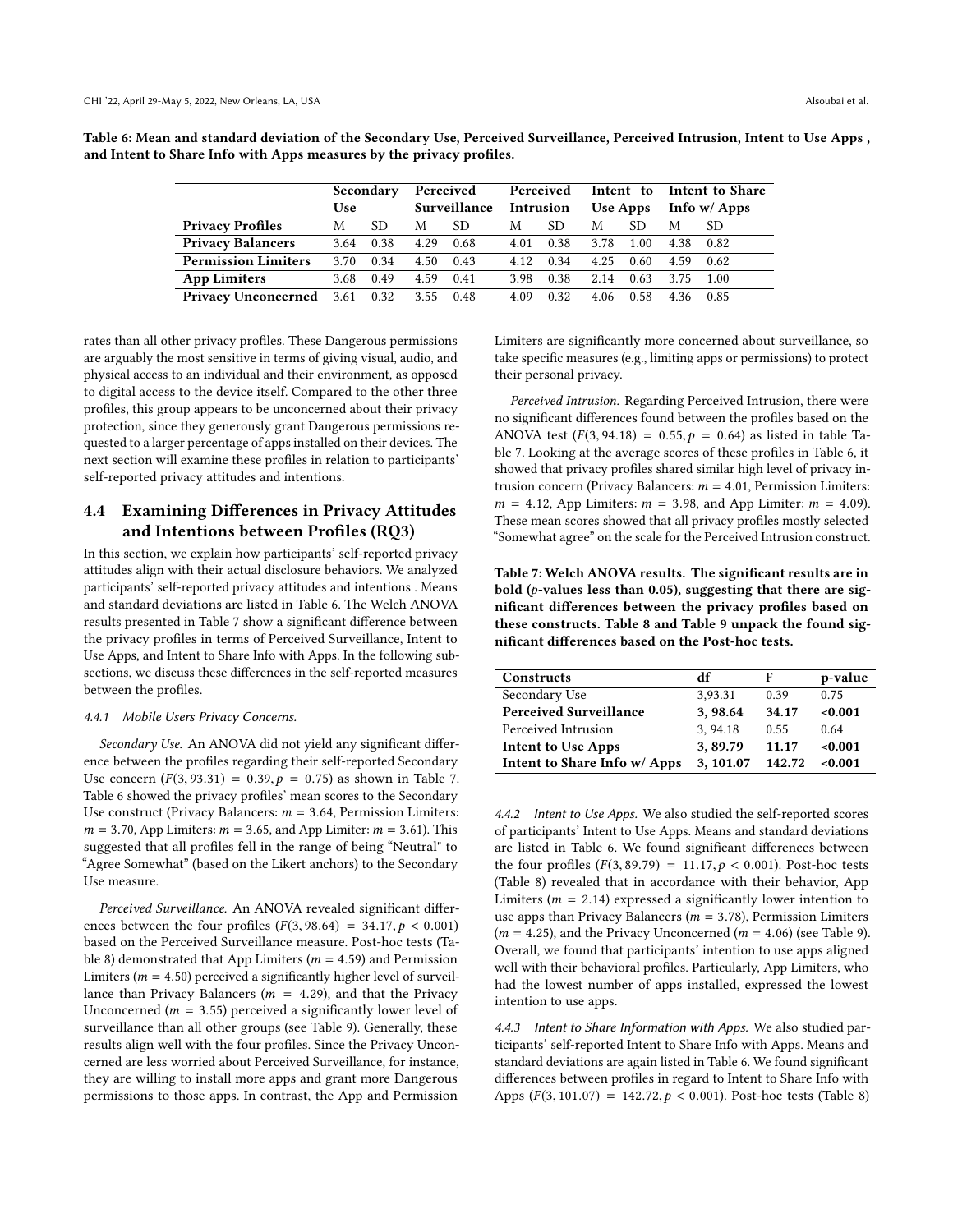<span id="page-10-0"></span>

| <b>Constructs</b>              | <b>Privacy Profiles</b>                   | 95% Confidence Interval |
|--------------------------------|-------------------------------------------|-------------------------|
|                                | App Limiters > Privacy Balancers          | [0.09791, 0.49292]      |
|                                | App Limiters > Privacy Unconcerned        | [0.74316, 1.34476]      |
| Perceived Surveillance         | Permission Limiters > Privacy Balancers   | [0.03400, 0.37552]      |
|                                | Permission Limiters > Privacy Unconcerned | [0.66776, 1.23885]      |
|                                | Privacy Balancers > Privacy Unconcerned   | [0.45440, 1.04268]      |
|                                | App Limiters < Permission Limiters        | $[-1.23533, -0.44816]$  |
| Intent to Use Apps             | App Limiters < Privacy Balancers          | [-1.02487, -0.23703]    |
|                                | App Limiters < Privacy Unconcerned        | [-1.19969, -0.03108]    |
|                                | App Limiters < Permission Limiters        | $[-2.38305, -1.83309]$  |
|                                | App Limiters < Privacy Balancers          | [-1.93648, -1.34262]    |
| Intent to Share Info with Apps | App Limiters < Privacy Unconcerned        | $[-2.30750, -1.52309]$  |
|                                | Permission Limiters > Privacy Balancers   | [0.22339, 0.71365]      |

Table 8: The signifcant diferences between the profles based on the Post-hoc test.

Table 9: Summary of signifcant pairwise diferences.

<span id="page-10-1"></span>

| Privacy<br>Constructs | Significant Pairwise Differences (Mean)                                                                 |
|-----------------------|---------------------------------------------------------------------------------------------------------|
| Perceived             | App Limiters (4.59), Permission Limiters (4.50) > Privacy Balancers (4.29) > Privacy Unconcerned (3.55) |
| Surveillance          |                                                                                                         |
| Intent to             | Permission Limiters (4.25), Privacy Unconcerned (4.06), Privacy Balancers (3.78) > App Limiters (2.14)  |
| Use Apps              |                                                                                                         |
| Intent to             | Permission Limiters (4.59), Privacy Balancers (4.38), Privacy Unconcerned (4.36) > App Limiters (3.75)  |
| Share Info            | Permission Limiters $(4.59)$ > Privacy Balancers $(4.38)$                                               |
| with Apps             |                                                                                                         |

showed that App Limiters ( $m = 3.75$ ) expressed a significantly lower intention to share information with apps than than Privacy Balancers ( $m = 4.38$ ), Permission Limiters ( $m = 4.59$ ), and the Privacy Unconcerned ( $m = 4.36$ ). We also found a significant difference as Permission Limiters ( $m = 4.59$ ) had a higher intentions to share info with apps more than the Privacy Balancers ( $m = 4.38$ ). (see [Table](#page-10-1) 9). In this case, it also makes sense that App Limiters, who limit the number of apps installed on their devices, would also intend to limit the amount of information they shared with apps. Yet, it seems somewhat paradoxical that Permission Limiters would intend to share higher levels of information with apps than the Privacy Balancers. A possible explanation for this fnding is that since Permission Limiters take granular measures to limit permissions they do not want certain apps to have access to, they are more inclined to share other kinds of information (e.g., less sensitive) information with these apps.

#### 5 DISCUSSION

In the sections below, we frst discuss the importance of the factor structure of Dangerous permissions. Then, we discuss the implications of the four privacy profles and how this relates to selfreported privacy perceptions.

## 5.1 Grouping Dangerous Permissions into Meaningful Factors

Although Google classifes all of the Dangerous permissions into a single high-risk group [\[23\]](#page-13-20), our results emphasize that users do not treat all Dangerous permissions the same way. Similar to existing work [\[35,](#page-14-15) [67\]](#page-14-5), participants in our study treat diferent types of information as contextually and semantically diferent. Applying EFA to the Dangerous permissions allowed us to uncover this multidimensionality for Android Dangerous permissions. Namely, we identifed four latent dimensions of Dangerous permissions: 1) Calendar and Contacts, 2) Location, Camera, and Audio, 3) Phone calls, and 4) SMS and MMS. As peoples' privacy management behavior can be broken down into distinct factors, one could argue for a permissions interface that would allow users to grant permissions on a group-by-group basis rather than considering each individual permission separately. Our EFA found that permissions within a given group (e.g., Phone Calls) are often treated in the same way by users. Leveraging this knowledge could simplify the process of granting semantically similar groups of permissions. For instance, default privacy settings can be set per group of rather than per permission, e.g. Android could simply deny the Location, Camera, and Audio permissions by default. Likewise, grouping these categories conceptually within privacy permission dialogues may be more user-friendly than asking for permissions one by one. It might also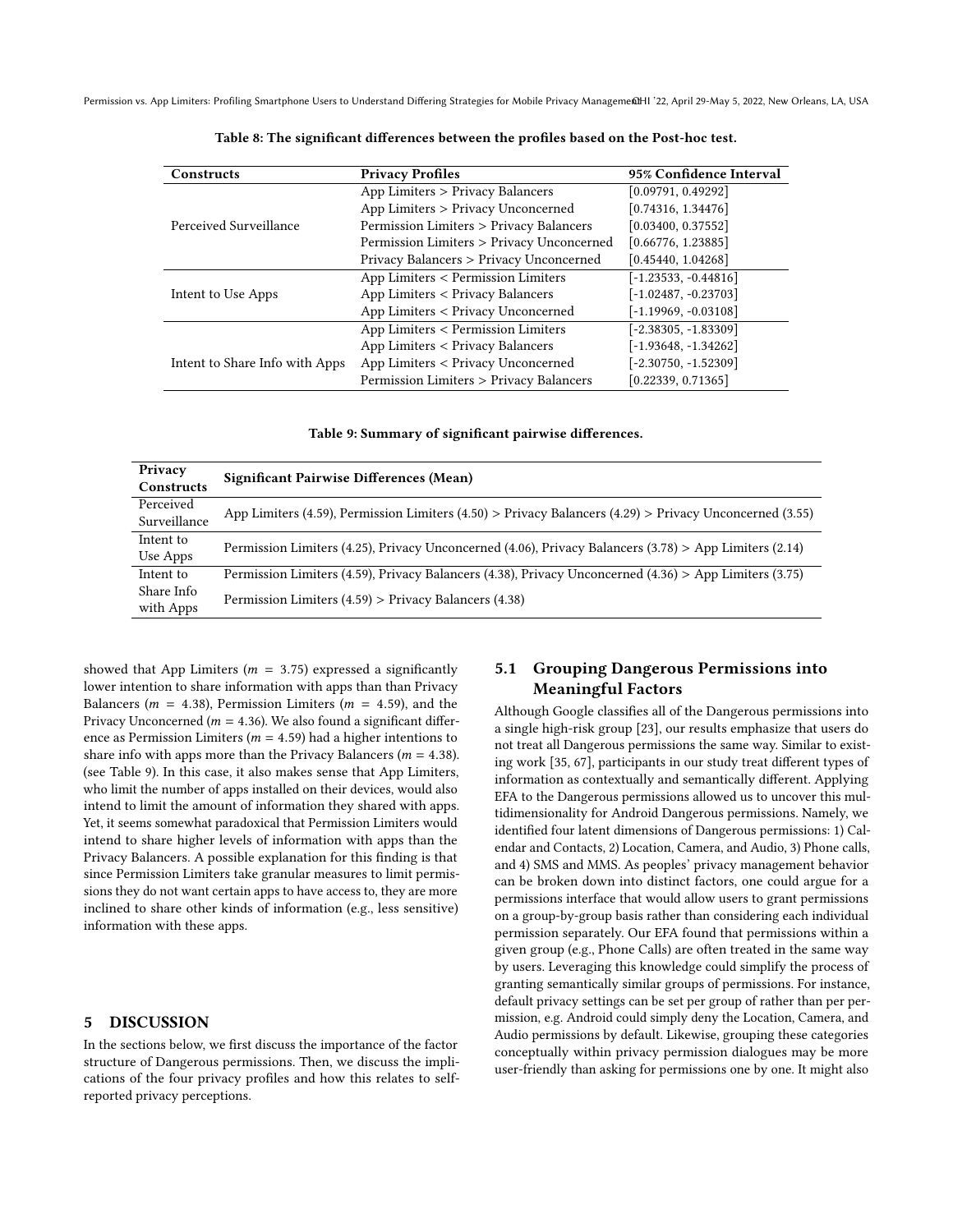reduce cognitive load by not making privacy decisions too complex for less tech savvy end users [\[25,](#page-13-6) [32\]](#page-14-33).

At the same time, considering permissions on a per-group basis could also potentially pose an additional data exposure threat [\[10\]](#page-13-21). For instance, the "Calendar and Contacts" group of permissions could be considered related to People and Events—an email app could be given these permissions, enabling the app to easily retrieve the contact email addresses and give users the ability to share or send scheduled events to potential attendees. However, if a malicious apps would take advantage of this bundled set of permissions, it would receive sensitive information that is not only related to the mobile users' schedule but also to the people in their contact list. Similarly, the group of Location, Camera, and Audio can be very helpful in case of emergencies (e.g., an SOS app that sends this info to an emergency contact in the case of emergency), it could also allow apps to misuse the permissions (e.g, stalking purposes). Based on our results, the Location, Camera, and Audio permissions were the least likely to be granted by all profles (see [Figure](#page-8-0) 1)—arguably, participants found them riskier because they bridge the boundary between virtual and physical surveillance [\[14,](#page-13-22) [33\]](#page-14-34).

The multidimensionality we found in the android permissions makes a methodological contribution regarding how to measure privacy permission behaviors. The majority of prior work has measured users' privacy permission behavior by using an itemized list of various permission items and treating each item separately [\[24,](#page-13-7) [40\]](#page-14-4), rather than treating permissions as semantically meaningful constructs. A downside to this approach is that it does not consider the relationships among the permission items and ignores these underlying regularities in users' permission granting behaviors. Future research can use our Dangerous permissions categorization to gain a more holistic understanding of users' permission control decisions and and to quantify the efects of granting the diferent groups of Dangerous permissions on the overall mobile user experience and privacy.

These fndings also have important design implications for privacy researchers and app designers as they need to be aware of how certain specifc Dangerous permissions may be perceived as particularly sensitive. For example, when designing new privacy features which require a Dangerous permission, app developers may consider where the permission fts across the four identifed permission types (see [Table](#page-7-0) 4) and consider how diferent privacy profles may view the sensitivity of this type of disclosure. For instance, most of our participants (except the Privacy Unconcerned) were least likely to grant permissions when they involved a sensor that gathered external data (e.g., location, camera, and audio) beyond the phone. Meanwhile, they were more likely to share call-related information (e.g., phone calls) and phone-based information (e.g., Calendar and Contact). As such, app developers should do their due diligence before requesting the most sensitive of these Dangerous permissions. Similarly, when considering whether to ask users to grant permissions, designers should be sure that there is a clear and high value justifcation before trying to gain access to smartphone users' Dangerous permission categories [\[72\]](#page-14-35). In summary, both researchers and practitioners can gain valuable insights from our work. Our approach could be used as an exemplar for others who wish to conduct similar types of studies or build privacy-centered and user-centric mobile interfaces.

## 5.2 Profling Mobile Users by App Installation and Permission Granting Behavior

Clustering participants in our study along two types of privacy behaviors (i.e., number of apps installed and granting of Dangerous permissions) allowed us to identify four distinct privacy profles: 1) Privacy Balancers, 2) Permission Limiters, 3) App Limiters, and 4) Privacy Unconcerned. Our study is diferent from previous studies that create privacy profles derived from self-reported preferences [\[30,](#page-14-12) [40\]](#page-14-4); instead, our classifcation was derived directly from the users' actual privacy management behaviors (i.e., scraped data). A beneft of our approach is that we could scrape smartphone users' privacy settings, categorize them into one of the four profles, and make immediate recommendations on how they can best manage their privacy (e.g. by automatically supporting users' privacy decisions related to the apps and permissions confgurations), thereby avoiding the "cold start" problem (i.e., the need for extensive external input from users) of most computer-based recommendation systems [\[53\]](#page-14-36). Further, our profling approach resulted in profles that have empirically validated relationships to users' self-reported privacy attitudes and intentions to ensure that any intelligent defaults or recommendations made would align with users' stated privacy goals as well as their privacy behavioral profles.

Two of the profles uncovered in our work demonstrated distinctly opposite privacy management strategies: participants in one profle restricted the number of apps but generously granting permissions, while participants in the other profle installed a large number of apps but restricting the permissions granted to these apps. Our study suggests that these diferences in behaviors trace back to diferences in privacy concerns and/or intentions, which we discuss further in the next section. These diferent behaviors have design implications for how to assist users in their privacy management. For instance, it may be helpful to use a background service to automatically detect apps that have not been used for a while. Once an unused app is identifed, the system might recommend uninstalling the app to an App Limiter, while it might suggest removing the app's access to Dangerous permissions to a Permission Limiter. A third option would be to utilize the cloud to "offload Unused Apps" (see iOS), thereby temporarily removing apps that a user did not use for a while [\[58\]](#page-14-37). This could allow users with the habit of installing a large amount of apps (e.g., Permissions Limiters), to more efectively and thoroughly decide on the right amount of apps on their devices and avoid unnecessary data leakage. Regarding the generous permission granting behavior in the case of the Unconcerned and Apps Limiters profles, an analysis of how often a given app access a certain resource could be utilized to provide recommendations as to whether a certain permission may be revoked without sacrifcing the functionality of the apps. This type of recommendation could better assist users in managing their permissions more efectively, rather than indiscriminately granting all or even denying all permissions.

## 5.3 The Importance of Examining Behavioral Attitudes and Actual Privacy Behaviors

While there is a large body of literature on understanding and improving permission dialogues to align the choices of users with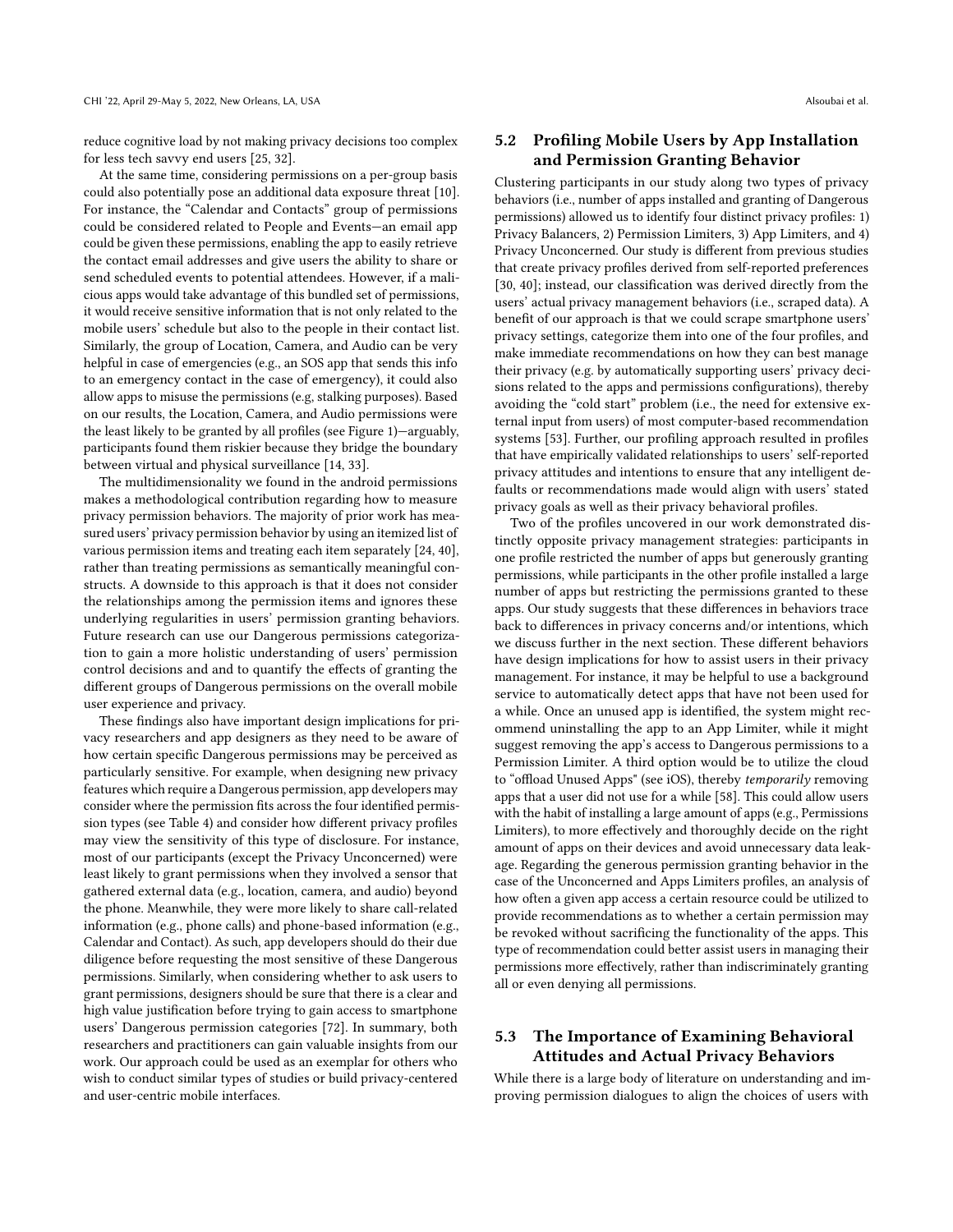their privacy preferences [\[21,](#page-13-23) [36,](#page-14-9) [48,](#page-14-18) [69\]](#page-14-11), our approach of combining app installations and permission settings with self-reported privacy attitudes and intentions of mobile users is a novel contribution of our work. By considering app installation behaviors in conjunction with permission granting behaviors and mapping these behaviors into privacy profles, we were able to connect these privacy decisions back to users' privacy attitudes and intentions, which gave us a more holistic understanding of how users' privacy goals were actualized in their observed behavior. Our results demonstrate that users' privacy attitudes and behaviors are somewhat consistent—While previous research on the "privacy paradox" has shown conficting results between users' privacy concerns and their actual behavior [\[36\]](#page-14-9), we were able to fnd an alignment of the privacy management profles with users' stated privacy attitudes and intentions. Thus, a key fnding of this study is that the actual behavior expressed by the privacy profles aligned fairly well with the self-reported privacy attitudes. For instance, participants who were attitudinally more privacy-cautious (i.e., those who scored higher on the Perceived Surveillance scale, lower on the Intent to Share Info with Apps scale, and lower on the Intent to Use Apps scale), also tended to utilize privacy preserving strategies, such as having fewer apps installed or fewer Dangerous permissions granted to their apps.

Of the three dimensions of mobile users' privacy concern, Perceived Surveillance was signifcantly diferent between the profles, while Secondary Use and Perceived Intrusion were non-signifcant. When Xu et al. presented the MUIPC framework, they found Perceived Surveillance had the strongest efect size in terms of predicting Behavioral Intention [\[73\]](#page-14-19). Our fndings confrm that Perceived Surveillance was also the most impactful in terms of diferentiating between our privacy profles based on actual behavior. Therefore, our paper adds to the mobile privacy literature by showing that Perceived Surveillance is still the most useful concern in predicting mobile users' actual privacy decisions. This demonstrates an important modern-day mobile users' concern about the continuous surveillance practices by mobile apps that aggressively collect their data such as identities, daily behaviors, or their real-time locations [\[38\]](#page-14-38). Our results for RQ3 also suggest that, while Secondary Use and Perceived Intrusion are signifcantly and positively correlated with Behavioral Intention to Share Information with apps (Table [1\)](#page-6-0), they may not be as useful in predicting actual mobile privacy behaviors. This may be partly due to the changing norms and expectations about Secondary Use (which on average ranged from "Neutral" to "Agree Somewhat" across all of our participants) and Perceived Intrusion, of which most participants "Agreed Somewhat" with this mobile privacy concern, that have converged among Android smartphone users over time. This raises a question about the feasibility of continuing to measure such constructs in assessing modern-day mobile users' privacy concerns and behavioral intentions when trying to understand actual privacy behavior. As a lesson learned, future privacy research should carry out efforts to continually evaluate the psychometric value of pre-validated privacy constructs to refect the realities of the time.

Further, our results show that it is possible that end users may employ diferent strategies to regulate their privacy beyond traditional privacy settings. For example, some social network users manage their privacy by creating multiple accounts within the same

social network site for diferent circles of friends, even though this is not explicitly considered a privacy behavior [\[68\]](#page-14-39). Similarly, a decision such as not installing or uninstalling an app could be done for privacy reasons but may not be considered an explicit privacy behavior. A recent study indeed demonstrates an impact of privacy risk perceptions on users' decision to install apps [\[62\]](#page-14-40). These results, in combination with the ones discussed in this paper, provide compelling evidence that future privacy research should go beyond predefned privacy settings or disclosure behaviors to adopt a broader perspective on diferent privacy strategies that could contribute to a more holistic understanding of how mobile users actually tailor their privacy.

Having a nuanced understanding of privacy profles, which are based on the users' behaviors, is critical in the process of building more personalized privacy experiences. Recently, there has been a focus on leveraging machine learning algorithms to build recommendation systems that predict users' privacy preferences [\[4,](#page-13-24) [31,](#page-14-41) [54,](#page-14-42) [65,](#page-14-43) [69\]](#page-14-11). These systems were developed and trained using either past privacy decisions [\[65\]](#page-14-43) or self-reported privacy preferences [\[60\]](#page-14-44). Further research should incorporate both of these aspects, as users' privacy decisions alone cannot be considered as an adequate predictor of their privacy preferences. The incorporation of both past behavior and current preferences into a recommender system can help build more accurate privacy preference recommendation systems. A practical example could be a smartphone that gives the users the ability to choose a privacy management profle based on a trained privacy preference recommendation system (cf. [\[54\]](#page-14-42)). This profile could help the system to tailor the user experience to the user's privacy expectations. The Privacy Unconcerned, for instance, would likely be more open to recommendations for new apps they might want to install on their device, while Permission Limiters might value a tool that continually scans their apps for permissions that could be revoked or limited based on use. Likewise, Privacy Balancers may beneft from "privacy cost" versus "app beneft" dialogues that allow them to engage in a process of weighing various trade-offs through a privacy calculus [\[27,](#page-13-25) [37\]](#page-14-45) for installing new apps and/or granting Dangerous permissions.

#### 6 LIMITATIONS AND FUTURE WORK

Our fndings are specifc to our sample, which included Android users over the age of 18 who were recruited on Amazon Mechanical Turk. Past research has shown that participants recruited via Amazon Mechanical Turk demographically approximate the U.S. population [\[9\]](#page-13-26) and are generalizable to the general populations' security and privacy experiences [\[52\]](#page-14-46). We also checked the latest US Census for 18 years and over to compare the demographics between our sample and US Census. Regarding gender, both MTurk and US Census have almost a balance distribution between women and men. We also found similar patterns of races between the two samples. However, there were some slight diferences regarding education and income. For education level, our sample had a higher number of people who attended some college or had obtained an associate's or bachelor's degree than the U.S. Census. Our sample also had a higher percentage of low income participants compared to the U.S. Census. As such, our results may not be generalizable to mobile users with diferent demographic backgrounds than those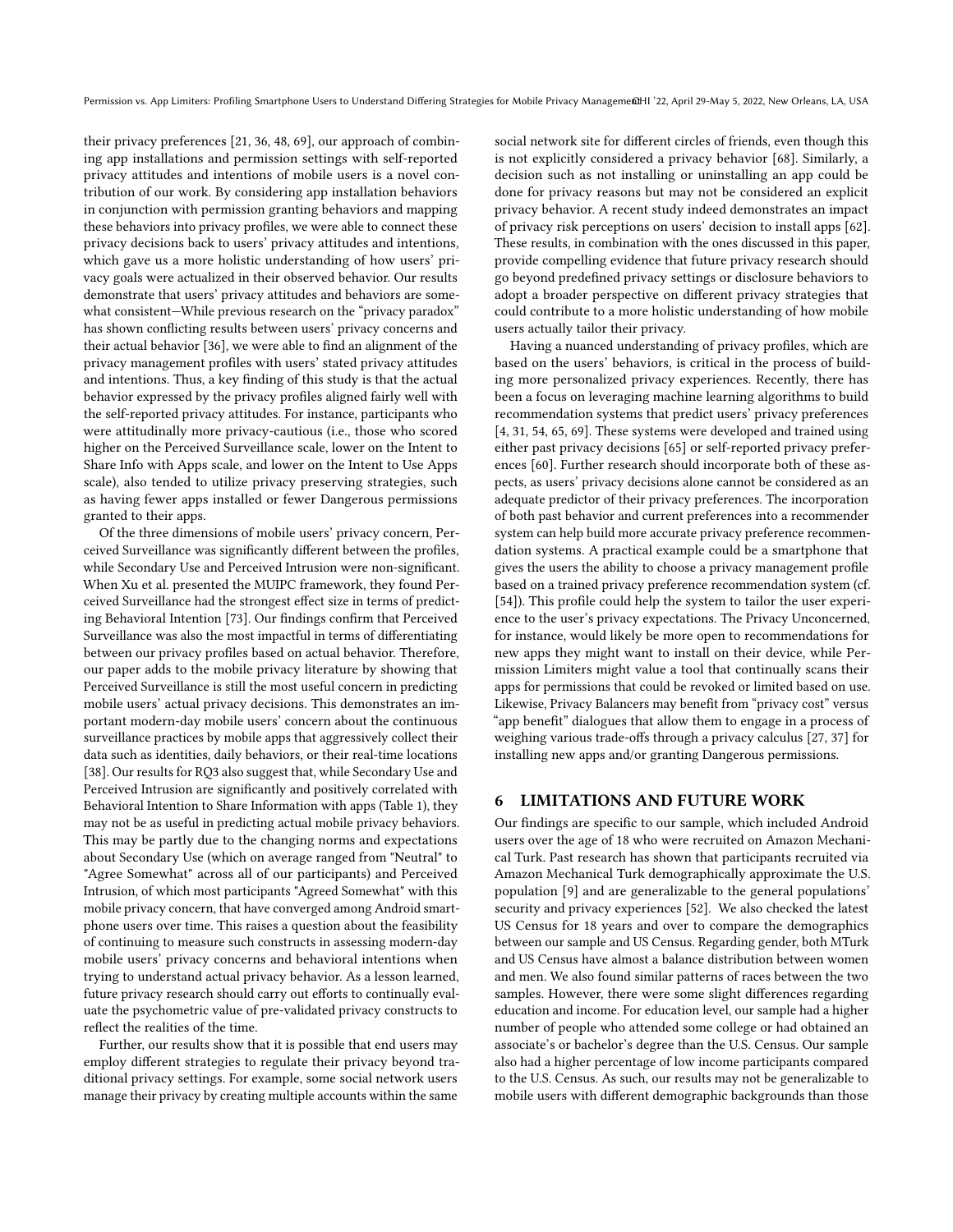who participated in our study or iOS smartphones users. Future research should extend this line of inquiry to more representative populations or to diferent groups, such as younger or older smartphone users or those in diferent education levels. Future studies could also conduct deeper investigations of permission granting behaviors in relation to diferent types of apps. Also, given the lower income of MTurk workers found in our sample, we strongly recommend that future studies (including our own) that recruit MTurk workers pay them a living wage for their time and effort.

Another limitation of our study was its cross-sectional design, where we did not measure usage patterns or behavior over time. For instance, we were unable to capture how often our participants installed and uninstalled apps over time. Given the results of our study, we believe that this is an important behavior that should be measured as it has important implications for one's mobile privacy. In all cases, researchers should take into account that multiple privacy behaviors might work in concert towards a user's privacy management goals. Understanding diferent approaches by measuring multiple privacy behaviors as well as attitudes can help distinguish between seemingly paradoxical attitudes when taken in aggregate.

## 7 CONCLUSION

Understanding how users manage their privacy allows researchers and designers to better anticipate their needs as they design smartphone apps and anticipate user response. In this paper, we presented four privacy profles based on user behavior which shed light on how individuals approach smartphone app privacy management in diferent ways. Users balance app installation with granting Dangerous permissions in diferent ways to achieve their desired level of privacy. By anticipating a variety of privacy management behaviors and styles, researchers can better understand users and map their intentions to behaviors.

#### ACKNOWLEDGMENTS

This work was partially supported by a grant from the Bentley Data Innovation Network and partially supported by the U.S. National Science Foundation (NSF) grant number #CNS-1814439.

Confict of interest statement. Any opinion, fndings, recommendations, and conclusions expressed in this material are solely those of the authors and do not necessarily refect the views of the Bentley Data Innovation Network or the U.S. National Science Foundation.

#### REFERENCES

- <span id="page-13-15"></span>[1] Icek Ajzen. 1991. The theory of planned behavior. Organizational behavior and human decision processes 50, 2 (1991), 179–211.
- <span id="page-13-8"></span>[2] Hazim Almuhimedi, Florian Schaub, Norman Sadeh, Idris Adjerid, Alessandro Acquisti, Joshua Gluck, Lorrie Faith Cranor, and Yuvraj Agarwal. 2015. Your location has been shared 5,398 times! A feld study on mobile app privacy nudging. In Proceedings of the 33rd annual ACM conference on human factors in computing systems. ACM, Seoul, Korea, 787–796.
- <span id="page-13-1"></span>[3] Rawan Baalous and Ronald Poet. 2018. How Dangerous Permissions are Described in Android Apps' Privacy Policies?. In Proceedings of the 11th International Conference on Security of Information and Networks. ACM, New York, United States, 1–2.
- <span id="page-13-24"></span>[4] Paritosh Bahirat, Yangyang He, Abhilash Menon, and Bart Knijnenburg. 2018. A Data-Driven Approach to Developing IoT Privacy-Setting Interfaces. In 23rd International Conference on Intelligent User Interfaces (IUI '18). ACM, New York, NY, USA, 165–176. <https://doi.org/10.1145/3172944.3172982>
- <span id="page-13-14"></span>[5] Susanne Barth and Menno DT De Jong. 2017. The privacy paradox–Investigating discrepancies between expressed privacy concerns and actual online behavior–A systematic literature review. Telematics and informatics 34, 7 (2017), 1038–1058.
- <span id="page-13-10"></span>Susanne Barth, Menno DT de Jong, Marianne Junger, Pieter H Hartel, and Janina C Roppelt. 2019. Putting the privacy paradox to the test: Online privacy and security behaviors among users with technical knowledge, privacy awareness, and fnancial resources. Telematics and informatics 41 (2019), 55–69.
- <span id="page-13-2"></span>[7] Bram Bonné, Sai Teja Peddinti, Igor Bilogrevic, and Nina Taft. 2017. Exploring decision making with Android's runtime permission dialogs using in-context surveys. In Thirteenth Symposium on Usable Privacy and Security ({SOUPS} 2017). ACM, Santa Clara, CA, USA, 195–210.
- <span id="page-13-11"></span>[8] Christoph Buck, Chris Horbel, Tim Kessler, and Claas Christian. 2014. Mobile consumer apps: Big data brother is watching you. Marketing Review St. Gallen 31, 1 (2014), 26–35.
- <span id="page-13-26"></span>[9] Martin J Burnham, Yen K Le, and Ralph L Piedmont. 2018. Who is Mturk? Personal characteristics and sample consistency of these online workers. Mental Health, Religion & Culture 21, 9-10 (2018), 934–944.
- <span id="page-13-21"></span>[10] Paolo Calciati, Konstantin Kuznetsov, Alessandra Gorla, and Andreas Zeller. 2020. Automatically Granted Permissions in Android apps: An Empirical Study on their Prevalence and on the Potential Threats for Privacy. In Proceedings of the 17th International Conference on Mining Software Repositories. ACM, Seoul, Korea, 114–124.
- <span id="page-13-4"></span>[11] Weicheng Cao, Chunqiu Xia, Sai Teja Peddinti, David Lie, Nina Taft, and Lisa M. Austin. 2021. A Large Scale Study of User Behavior, Expectations and Engagement with Android Permissions. In 30th USENIX Security Symposium (USENIX Security 21). USENIX Association, Virtual, 803–820. [https://www.usenix.org/conference/](https://www.usenix.org/conference/usenixsecurity21/presentation/cao-weicheng) [usenixsecurity21/presentation/cao-weicheng](https://www.usenix.org/conference/usenixsecurity21/presentation/cao-weicheng)
- <span id="page-13-18"></span>[12] Pew Research Center. 2016. Americans increasingly use smartphones for more than voice calls, texting. [https://www.pewresearch.org/internet/ft\\_01-27-16\\_](https://www.pewresearch.org/internet/ft_01-27-16_smartphoneactivities_640/) [smartphoneactivities\\_640/](https://www.pewresearch.org/internet/ft_01-27-16_smartphoneactivities_640/)
- <span id="page-13-0"></span>[13] Pew Research Center. 2021. Demographics of Mobile Device Ownership and Adoption in the United States. [https://www.pewresearch.org/internet/fact-sheet/](https://www.pewresearch.org/internet/fact- sheet/mobile/) [mobile/.](https://www.pewresearch.org/internet/fact- sheet/mobile/) Retrieved May 9, 2021.
- <span id="page-13-22"></span>[14] Saksham Chitkara, Nishad Gothoskar, Suhas Harish, Jason I Hong, and Yuvraj Agarwal. 2017. Does this app really need my location? Context-aware privacy management for smartphones. Proceedings of the ACM on Interactive, Mobile, Wearable and Ubiquitous Technologies 1, 3 (2017), 1–22.
- <span id="page-13-17"></span>[15] Eunseong Cho and Seonghoon Kim. 2015. Cronbach's coefficient alpha: Well known but poorly understood. Organizational research methods 18, 2 (2015), 207–230.
- <span id="page-13-9"></span>[16] Chhaya Chouhan, Christy M LaPerriere, Zaina Aljallad, Jess Kropczynski, Heather Lipford, and Pamela J Wisniewski. 2019. Co-designing for community oversight: Helping people make privacy and security decisions together.
- <span id="page-13-16"></span>Proceedings of the ACM on Human-Computer Interaction 3, CSCW (2019), 1–31. [17] Lee J Cronbach and Paul E Meehl. 1955. Construct validity in psychological tests. Psychological bulletin 52, 4 (1955), 281.
- <span id="page-13-3"></span>[18] Prajit Kumar Das, Anupam Joshi, and Tim Finin. 2017. Personalizing contextaware access control on mobile platforms. In 2017 IEEE 3rd International Conference on Collaboration and Internet Computing (CIC). IEEE, IEEE, San Jose, CA, USA, 107–116.
- <span id="page-13-13"></span>[19] Larry Dignan. 2011. Google's Android wears big bullseye for mobile malware. [https://www.zdnet.com/article/googles-android-wears-big-bullseye](https://www.zdnet.com/article/googles-android-wears-big-bullseye-for-mobile-malware/)[for-mobile-malware/](https://www.zdnet.com/article/googles-android-wears-big-bullseye-for-mobile-malware/)
- <span id="page-13-12"></span>[20] Manuel Egele, Christopher Kruegel, Engin Kirda, and Giovanni Vigna. 2011. PiOS: Detecting Privacy Leaks in iOS Applications. In Proceedings of the Network and Distributed System Security Symposium, NDSS 2011, 6th February - 9th February 2011. The Internet Society, San Diego, California, USA, 15. [https://www.ndss](https://www.ndss-symposium.org/ndss2011/pios-detecting-privacy-leaks-ios-applications-paper)[symposium.org/ndss2011/pios-detecting-privacy-leaks-ios-applications-paper](https://www.ndss-symposium.org/ndss2011/pios-detecting-privacy-leaks-ios-applications-paper)
- <span id="page-13-23"></span>[21] Serge Egelman, Adrienne Porter Felt, and David Wagner. 2013. Choice architecture and smartphone privacy: There'sa price for that. Springer, Germany. 211–236 pages.
- <span id="page-13-19"></span>[22] Leandre R Fabrigar and Duane T Wegener. 2011. Exploratory factor analysis. Oxford University Press, England.
- <span id="page-13-20"></span>[23] Zheran Fang, Weili Han, and Yingjiu Li. 2014. Permission based Android security: Issues and countermeasures. computers & security 43 (2014), 205–218.
- <span id="page-13-7"></span>[24] Johannes Feichtner and Stefan Gruber. 2020. Understanding privacy awareness in android app descriptions using deep learning. In Proceedings of the Tenth ACM Conference on Data and Application Security and Privacy. ACM, New Orleans, LA, USA, 203–214.
- <span id="page-13-6"></span>[25] Adrienne Porter Felt, Elizabeth Ha, Serge Egelman, Ariel Haney, Erika Chin, and David Wagner. 2012. Android permissions: User attention, comprehension, and behavior. In Proceedings of the eighth symposium on usable privacy and security. ACM, Washington, D.C., 1–14.
- <span id="page-13-5"></span>[26] Nina Gerber, Paul Gerber, and Melanie Volkamer. 2018. Explaining the privacy paradox: A systematic review of literature investigating privacy attitude and behavior. Computers & security 77 (2018), 226–261.
- <span id="page-13-25"></span>[27] Reza Ghaiumy Anaraky, Kaileigh Angela Byrne, Pamela J Wisniewski, Xinru Page, and Bart Knijnenburg. 2021. To Disclose or Not to Disclose: Examining the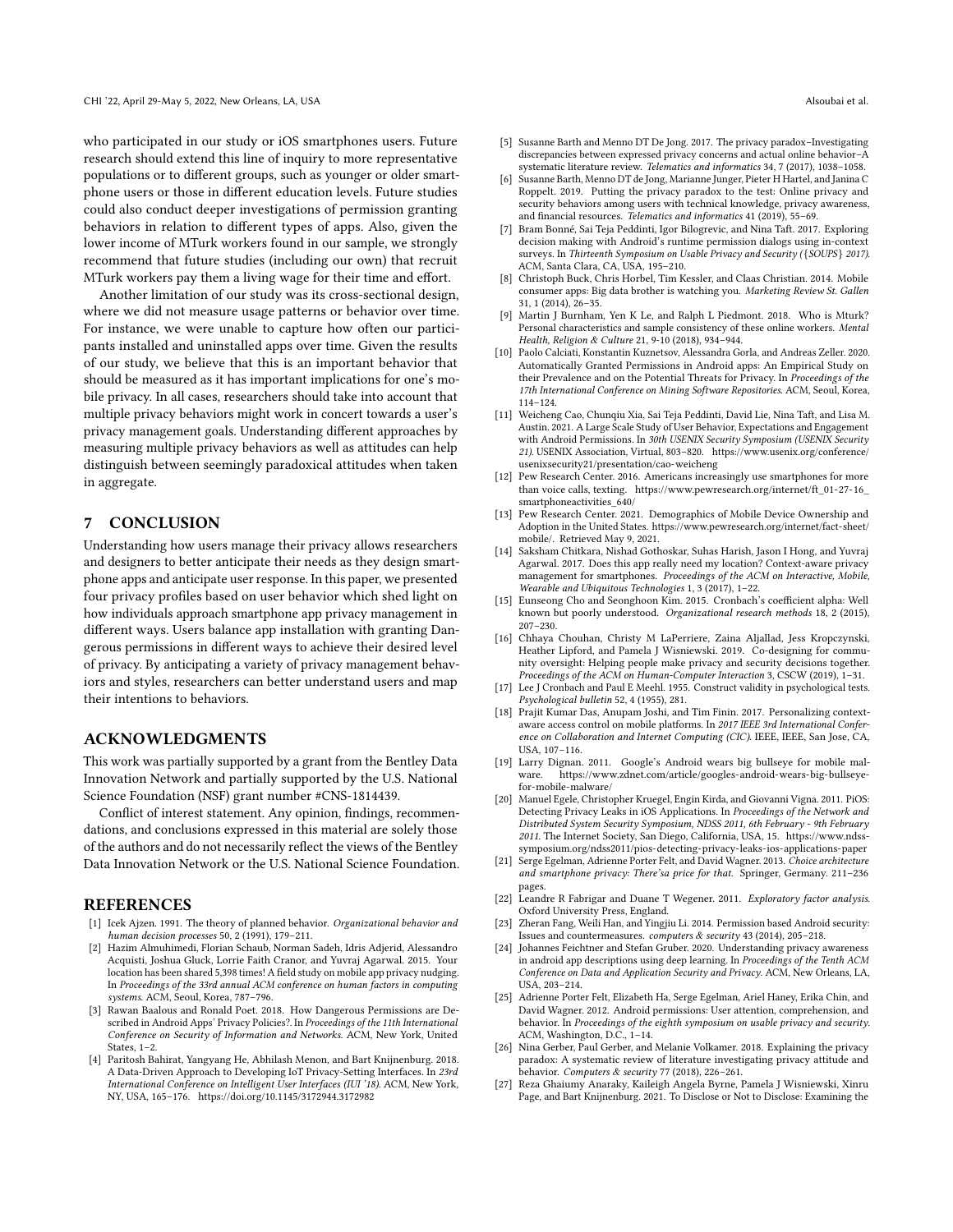Privacy Decision-Making Processes of Older vs. Younger Adults. In Proceedings of the 2021 CHI Conference on Human Factors in Computing Systems. ACM, Virtual,  $1 - 14.$ 

- <span id="page-14-3"></span>[28] Google. 2021. Google and Open Handset Alliance. n.d. Android API Guide. [https://developer.android.com/guide/topics/permissions/overview#](https://developer.android.com/guide/topics/permissions/overview#dangerous_permissions) [dangerous\\_permissions.](https://developer.android.com/guide/topics/permissions/overview#dangerous_permissions) Retrieved Feb 21, 2021.
- <span id="page-14-16"></span>[29] Google. 2022. Android Developers. [https://developer.android.com/guide/topics/](https://developer.android.com/guide/topics/manifest/manifest-element) [manifest/manifest-element](https://developer.android.com/guide/topics/manifest/manifest-element)
- <span id="page-14-12"></span>[30] L Harris, AF Westin, et al. 2003. Consumer Privacy Attitudes: A Major Shift Since 2000 and Why.
- <span id="page-14-41"></span>[31] Yangyang He, Paritosh Bahirat, Bart P. Knijnenburg, and Abhilash Menon. 2019. A Data-Driven Approach to Designing for Privacy in Household IoT. ACM Trans. Interact. Intell. Syst. 10, 1 (Sept. 2019), 10:1–10:47. <https://doi.org/10.1145/3241378>
- <span id="page-14-33"></span>[32] Patrick Gage Kelley, Sunny Consolvo, Lorrie Faith Cranor, Jaeyeon Jung, Norman Sadeh, and David Wetherall. 2012. A conundrum of permissions: installing applications on an android smartphone. In International conference on fnancial cryptography and data security. Springer, Kralendijk, Caribbean Netherlands, 68–79.
- <span id="page-14-34"></span>[33] Asma Khatoon and Peter Corcoran. 2017. Android permission system and user privacy—a review of concept and approaches. In 2017 IEEE 7th International Conference on Consumer Electronics-Berlin (ICCE-Berlin). IEEE, Berlin, 153–158.
- <span id="page-14-17"></span>[34] Jennifer King, Airi Lampinen, and Alex Smolen. 2011. Privacy: Is there an app for that?. In Proceedings of the Seventh Symposium on Usable Privacy and Security. ACM, Pittsburgh, Pennsylvania, USA, 1–20.
- <span id="page-14-15"></span>[35] Bart P Knijnenburg, Alfred Kobsa, and Hongxia Jin. 2013. Dimensionality of information disclosure behavior. International Journal of Human-Computer Studies 71, 12 (2013), 1144–1162.
- <span id="page-14-9"></span>[36] Spyros Kokolakis. 2017. Privacy attitudes and privacy behaviour: A review of current research on the privacy paradox phenomenon. Computers & security 64 (2017), 122–134.
- <span id="page-14-45"></span>[37] Robert S Laufer and Maxine Wolfe. 1977. Privacy as a concept and a social issue: A multidimensional developmental theory. Journal of social Issues 33, 3 (1977),  $22 - 42$ .
- <span id="page-14-38"></span>[38] Christian Fernando Libaque-Sáenz, Siew Fan Wong, Younghoon Chang, and Edgardo R Bravo. 2021. The efect of fair information practices and data collection methods on privacy-related behaviors: a study of Mobile apps. Information  $\&$ Management 58, 1 (2021), 103284.
- <span id="page-14-6"></span>[39] Jialiu Lin, Bin Liu, Norman Sadeh, and Jason I Hong. 2014. Modeling users' mobile app privacy preferences: Restoring usability in a sea of permission settings. In 10th Symposium On Usable Privacy and Security ({SOUPS} 2014). Usenix, Menlo Park, California, 199–212.
- <span id="page-14-4"></span>[40] Bin Liu, Mads Schaarup Andersen, Florian Schaub, Hazim Almuhimedi, Shikun Aerin Zhang, Norman Sadeh, Yuvraj Agarwal, and Alessandro Acquisti. 2016. Follow my recommendations: A personalized privacy assistant for mobile app permissions. In Twelfth Symposium on Usable Privacy and Security ({SOUPS} 2016). usenix, Denver, Colorado, USA, 27–41.
- <span id="page-14-10"></span>[41] Bin Liu, Jialiu Lin, and Norman Sadeh. 2014. Reconciling mobile app privacy and usability on smartphones: Could user privacy profles help?. In Proceedings of the 23rd international conference on World wide web. ACM, Seoul, Republic of Korea, 201–212.
- <span id="page-14-30"></span>[42] Gitta H Lubke and Bengt Muthén. 2005. Investigating population heterogeneity with factor mixture models. Psychological methods 10, 1 (2005), 21.
- <span id="page-14-8"></span>[43] Christoph Lutz and Pepe Strathoff. 2014. Privacy concerns and online behavior-Not so paradoxical after all? Viewing the privacy paradox through diferent theoretical lenses. Viewing the Privacy Paradox Through Diferent Theoretical Lenses (April 15, 2014) 4 (2014), 81–99.
- <span id="page-14-0"></span>[44] Mary Madden, Lee Rainie, Kathryn Zickuhr, Maeve Duggan, and Aaron Smith. 2014. Public perceptions of privacy and security in the post-Snowden era.
- <span id="page-14-20"></span>[45] Naresh K Malhotra, Sung S Kim, and James Agarwal. 2004. Internet users' information privacy concerns (IUIPC): The construct, the scale, and a causal model. Information systems research 15, 4 (2004), 336–355.
- <span id="page-14-31"></span>[46] Karl Moder. 2010. Alternatives to F-test in one way ANOVA in case of heterogeneity of variances (a simulation study). Psychological Test and Assessment Modeling 52, 4 (2010), 343–353.
- <span id="page-14-27"></span>[47] Bengt Muthén and Bengt O Muthén. 2009. Statistical analysis with latent variables. Wiley, New York, NY.
- <span id="page-14-18"></span>[48] Moses Namara, Reza Ghaiumy Anaraky, Pamela Wisniewski, Xinru Page, and Bart P Knijnenburg. 2021. Examining Power Use and the Privacy Paradox between Intention vs. Actual Use of Mobile Applications. In European Symposium on Usable Security 2021. ACM, Virtual, 223–235.
- <span id="page-14-24"></span>[49] Karen L Nylund, Tihomir Asparouhov, and Bengt O Muthén. 2007. Deciding on the number of classes in latent class analysis and growth mixture modeling: A Monte Carlo simulation study. Structural equation modeling: A multidisciplinary Journal 14, 4 (2007), 535–569.
- <span id="page-14-2"></span>[50] K Olmstead and M Atkinson. 2017. Apps permissions in the Google Play store. Pew Research Center.
- <span id="page-14-13"></span>[51] Privacy and American Business. 1997. Commerce, Communication and Privacy Online: A National Survey of Computer Users.
- <span id="page-14-46"></span>[52] Elissa M Redmiles, Sean Kross, and Michelle L Mazurek. 2019. How well do my results generalize? comparing security and privacy survey results from mturk, web, and telephone samples. In 2019 IEEE Symposium on Security and Privacy (SP). IEEE, San Francisco, CA, USA, 1326–1343.
- <span id="page-14-36"></span>[53] Neil Rubens, Mehdi Elahi, Masashi Sugiyama, and Dain Kaplan. 2015. Active learning in recommender systems. In Recommender systems handbook. Springer, Boston, MA, 809–846.
- <span id="page-14-42"></span>[54] Odnan Ref Sanchez, Ilaria Torre, Yangyang He, and Bart P. Knijnenburg. 2019. A recommendation approach for user privacy preferences in the ftness domain. User Modeling and User-Adapted Interaction 30 (Oct. 2019), 513–565. [https:](https://doi.org/10.1007/s11257-019-09246-3) [//doi.org/10.1007/s11257-019-09246-3](https://doi.org/10.1007/s11257-019-09246-3)
- <span id="page-14-25"></span>[55] Thomas A Schmitt. 2011. Current methodological considerations in exploratory and confirmatory factor analysis. Journal of Psychoeducational Assessment 29, 4 (2011), 304–321.
- <span id="page-14-28"></span>[56] Claude Elwood Shannon. 2001. A mathematical theory of communication. ACM SIGMOBILE mobile computing and communications review 5, 1 (2001), 3–55.
- <span id="page-14-29"></span>[57] Guey-Shin Shyu, Bai-You Cheng, Chi-Ting Chiang, Pei-Hsuan Yao, and Tsun-Kuo Chang. 2011. Applying factor analysis combined with kriging and information entropy theory for mapping and evaluating the stability of groundwater quality variation in Taiwan. International Journal of Environmental Research and Public Health 8, 4 (2011), 1084–1109.
- <span id="page-14-37"></span>[58] Drew Smith. 2020. iOS Client Administration. In Apple macOS and iOS System Administration. Springer, Apress, 109–144.
- <span id="page-14-21"></span>[59] H Jeff Smith, Sandra J Milberg, and Sandra J Burke. 1996. Information privacy: Measuring individuals' concerns about organizational practices. MIS quarterly 20 (1996), 167–196.
- <span id="page-14-44"></span>[60] Daniel Smullen, Yuanyuan Feng, Shikun Zhang, and Norman M Sadeh. 2020. The Best of Both Worlds: Mitigating Trade-ofs Between Accuracy and User Burden in Capturing Mobile App Privacy Preferences. Proc. Priv. Enhancing Technol. 2020, 1 (2020), 195–215.
- <span id="page-14-22"></span>[61] Daniel J Solove. 2005. A taxonomy of privacy. U. Pa. L. Rev. 154 (2005), 477.<br>[62] Siok Wah Tay. Pin Shen Teh. and Stephen I Payne. 2021. Reasoning about priv
- <span id="page-14-40"></span>Siok Wah Tay, Pin Shen Teh, and Stephen J Payne. 2021. Reasoning about privacy in mobile application install decisions: Risk perception and framing. International Journal of Human-Computer Studies 145 (2021), 102517.
- <span id="page-14-1"></span>[63] TRUSTe. 2014. US consumer confdence privacy report: consumer opinion and business impact. Technical Report. Research Report, TRUSTe Inc.
- <span id="page-14-26"></span>[64] George Ursachi, Ioana Alexandra Horodnic, and Adriana Zait. 2015. How reliable are measurement scales? External factors with indirect infuence on reliability estimators. Procedia Economics and Finance 20 (2015), 679–686.
- <span id="page-14-43"></span>[65] Primal Wijesekera, Arjun Baokar, Lynn Tsai, Joel Reardon, Serge Egelman, David Wagner, and Konstantin Beznosov. 2017. The feasibility of dynamically granted permissions: Aligning mobile privacy with user preferences. In 2017 IEEE Symposium on Security and Privacy (SP). IEEE, San Jose, CA, USA, 1077-1093.
- <span id="page-14-32"></span>[66] Rand R Wilcox. 2011. Introduction to robust estimation and hypothesis testing. Academic press, Global.
- <span id="page-14-5"></span>[67] Pamela Wisniewski, AKM Islam, Heather Richter Lipford, and David C Wilson. 2016. Framing and measuring multi-dimensional interpersonal privacy preferences of social networking site users. Communications of the Association for information systems 38, 1 (2016), 10.
- <span id="page-14-39"></span>[68] Pamela Wisniewski, Heather Lipford, and David Wilson. 2012. Fighting for my space: Coping mechanisms for SNS boundary regulation. In Proceedings of the SIGCHI Conference on Human Factors in Computing Systems. ACM, Austin, Texas, USA, 609–618.
- <span id="page-14-11"></span>[69] Pamela Wisniewski, Muhammad Irtaza Saf, Sameer Patil, and Xinru Page. 2020. Predicting smartphone location-sharing decisions through self-refection on past privacy behavior. Journal of Cybersecurity 6, 1 (2020), tyaa014.
- <span id="page-14-7"></span>[70] Pamela J Wisniewski, Bart P Knijnenburg, and Heather Richter Lipford. 2017. Making privacy personal: Profling social network users to inform privacy education and nudging. International Journal of human-computer studies 98 (2017), 95–108.
- <span id="page-14-14"></span>[71] Allison Woodruf, Vasyl Pihur, Sunny Consolvo, Laura Brandimarte, and Alessandro Acquisti. 2014. Would a privacy fundamentalist sell their DNA for \$1000 ... if nothing bad happened as a result? the westin categories, behavioral intentions, and consequences. In 10th Symposium On Usable Privacy and Security ({SOUPS} 2014). Usenix, Menlo Park, California, 1–18.
- <span id="page-14-35"></span>[72] Zhiqiang Wu, Xin Chen, Muhammad Umair Khan, and Scott Uk-Jin Lee. 2021. Enhancing Fidelity of Description in Android Apps With Category-Based Common Permissions. IEEE Access 9 (2021), 105493–105505.
- <span id="page-14-19"></span>[73] Heng Xu, Sumeet Gupta, Mary Beth Rosson, and John M Carroll. 2012. Measuring mobile users' concerns for information privacy. In Thirty Third International Conference on Information Systems. Citeseer, Orlando, FL, USA, 16.
- <span id="page-14-23"></span>[74] Heng Xu and Hock-Hai Teo. 2004. Alleviating consumers' privacy concerns in location-based services: a psychological control perspective. In Proceedings of the International Conference on Information Systems. Association for Information Systems, Washington, DC, USA, 64.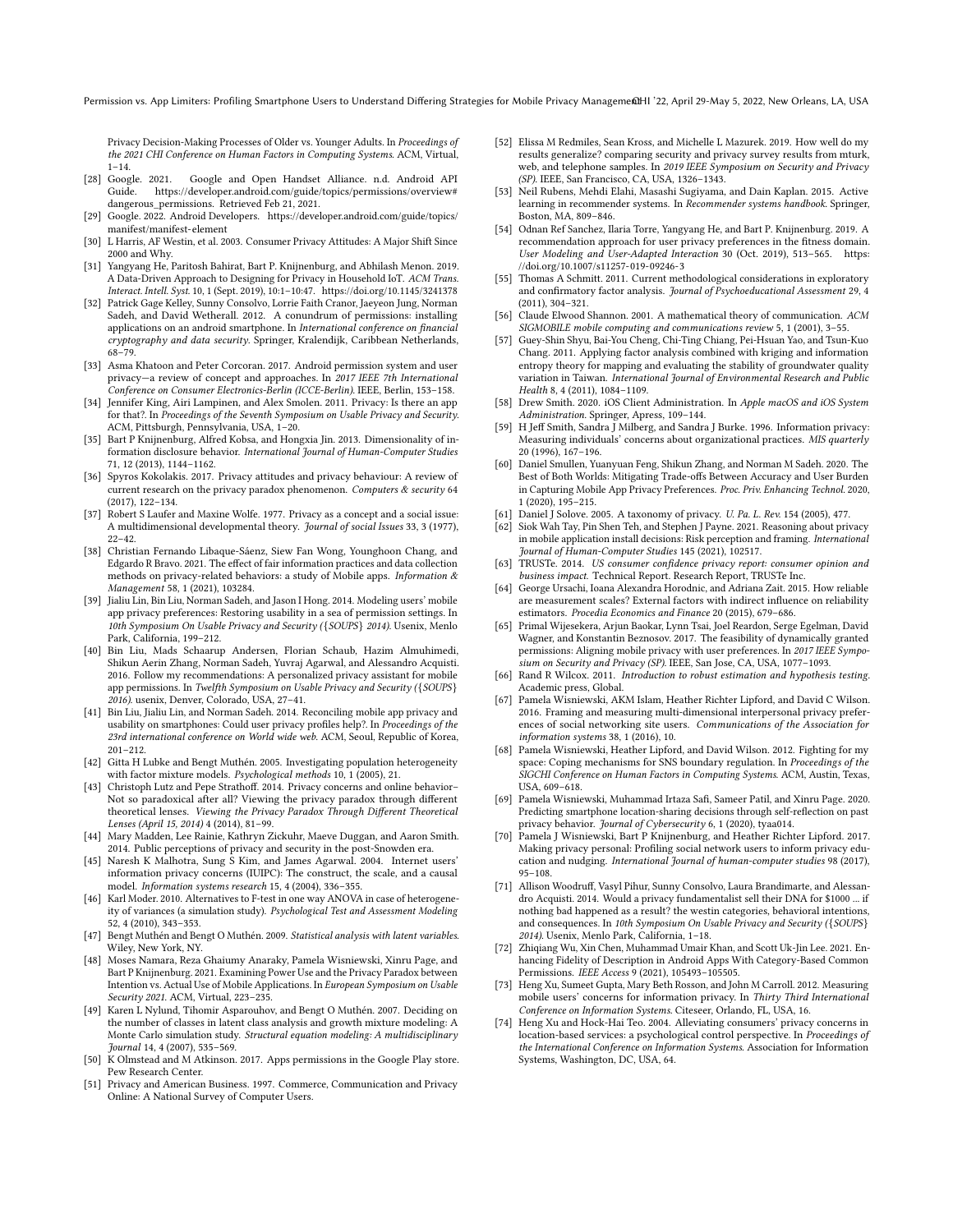#### A STUDY INFORMED CONSENT

Thank you for agreeing to participate in our research. Before you begin, please note that the data you provide may be collected and used by Amazon as per its privacy agreement. This agreement shall be interpreted according to United States law.

## A.1 Why am I being invited to take part in a research study?

We invite you to take part in a research study because you stated that you are an Android smartphone user in the United States. You must be 18 years of age or older to participate in this study.

## A.2 What should I know about a research study?

- Someone will explain this research study to you.
- Whether or not you take part is up to you.
- You can choose not to take part.
- You can agree to take part and later change your mind.
- Your decision will not be held against you.
- You can ask all the questions you want before you decide.

#### A.3 Why is this research being done?

The purpose of this research is to understand what permissions users grant or deny for applications installed on their Android smartphones. This a better understanding of this behavior, we may be able to improve the design of permission default settings to enhance the user experience for future Android smartphones.

#### A.4 How long will the research last?

The study should take no longer than 30 minutes to complete.

## A.5 What happens if I say yes, I want to be in this research?

After consenting to participate in this study, you will be asked to download and install an Android app from the Google Play store. Upon opening the app, it will collect and analyze app permissions from your phone. For example, whether or not the Facebook app was given permission to track your location. You will also be asked to answer survey questions via the app. All data collected is anonymous, meaning that you cannot be personally identifed by it in any way (even by us). We will NOT have access to any personal data from your phone, including photos, messages, videos, voice recordings, and contacts.

#### A.6 What happens if I do not want to be in this research?

Participation in research is completely voluntary. You can decide to participate or not to participate.

# A.7 What happens if I say yes, but I change my mind later?

You can leave the research at any time, and it will not be held against you. If you decide to leave the research, you will not get paid for the MTurk HIT.

## A.8 What happens to the information collected for the research?

Eforts will be made to limit the use and disclosure of your personal information, to people who have a need to review this information. No personally identifable information will be collected that would allow the researchers or others to identify who you are. However, we cannot promise complete secrecy. Organizations that may inspect and copy your information include the IRB and other representatives of this organization.

#### A.9 What else do I need to know?

Once you complete the survey and your data passes standard quality checks, you will receive a code which you can use to get paid one U.S. dollar (\$1.00) via Amazon Mechanical Turk. Please delete the research app after you are fnished.

To proceed with this study, please agree to the terms by selecting the appropriate response below.

"I Agree", "I Disagree"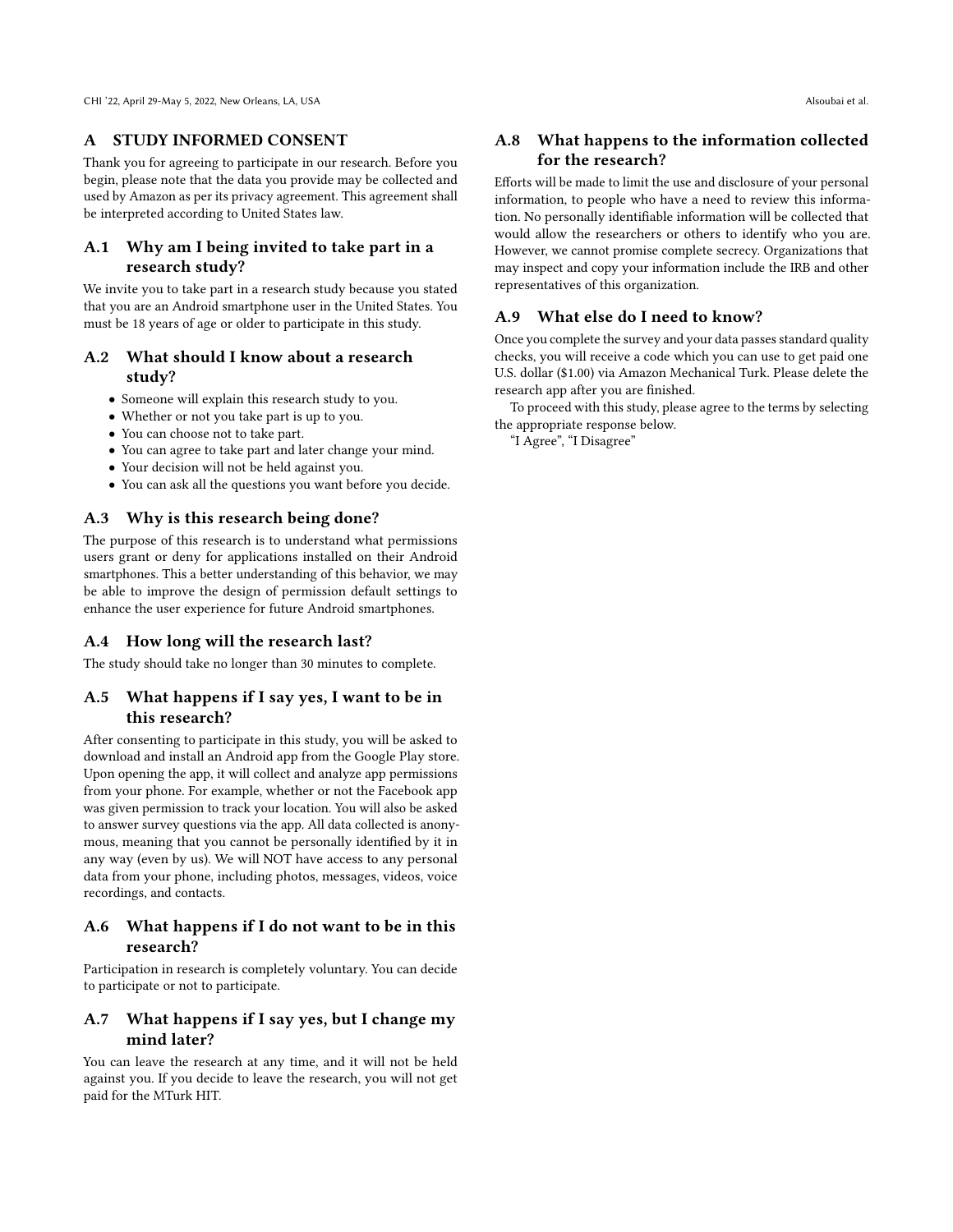# B SURVEY QUESTIONS

# B.1 Self-reported Privacy Measures

The following self-reported constructs were adapted from Xu et al. [\[73\]](#page-14-19) and measured on a 5-point Likert Scale: Strongly Disagree - Strongly Agree.

| <b>Questions</b>                                                                  |
|-----------------------------------------------------------------------------------|
| I am concerned that mobile apps may use my personal information for other         |
| purposes without notifying me or getting my authorization.                        |
| When I give personal information to use mobile apps, I am concerned that apps     |
| may use my information for other purposes.                                        |
| I am concerned that mobile apps may share my personal information with other      |
| entities without getting my authorization.                                        |
| I believe that the location of my mobile device is monitored at least part of the |
| time.                                                                             |
| I am concerned that mobile apps are collecting too much information about me.     |
| I am concerned that mobile apps may monitor my activities on my mobile            |
| device.                                                                           |
| I feel that as a result of my using mobile apps, others know about me more than   |
| I am comfortable with.                                                            |
| I believe that as a result of my using mobile apps, information about me that I   |
| consider private is now more readily available to others than I would want.       |
| I feel that as a result of using mobile apps, information about me is out there   |
| that, if used, will invade my privacy.                                            |
| I predict I will use new mobile apps in the next 3 months.                        |
| I intend to use mobile apps in the next 3 months.                                 |
| I am likely to disclose my personal information to use mobile apps in the next    |
| 3 months.                                                                         |
| I am likely to grant permission to share my location with my existing mobile      |
| apps in the next 3 months.                                                        |
| I am likely to grant permission to share my location with new mobile apps in      |
| the next 3 months.                                                                |
|                                                                                   |